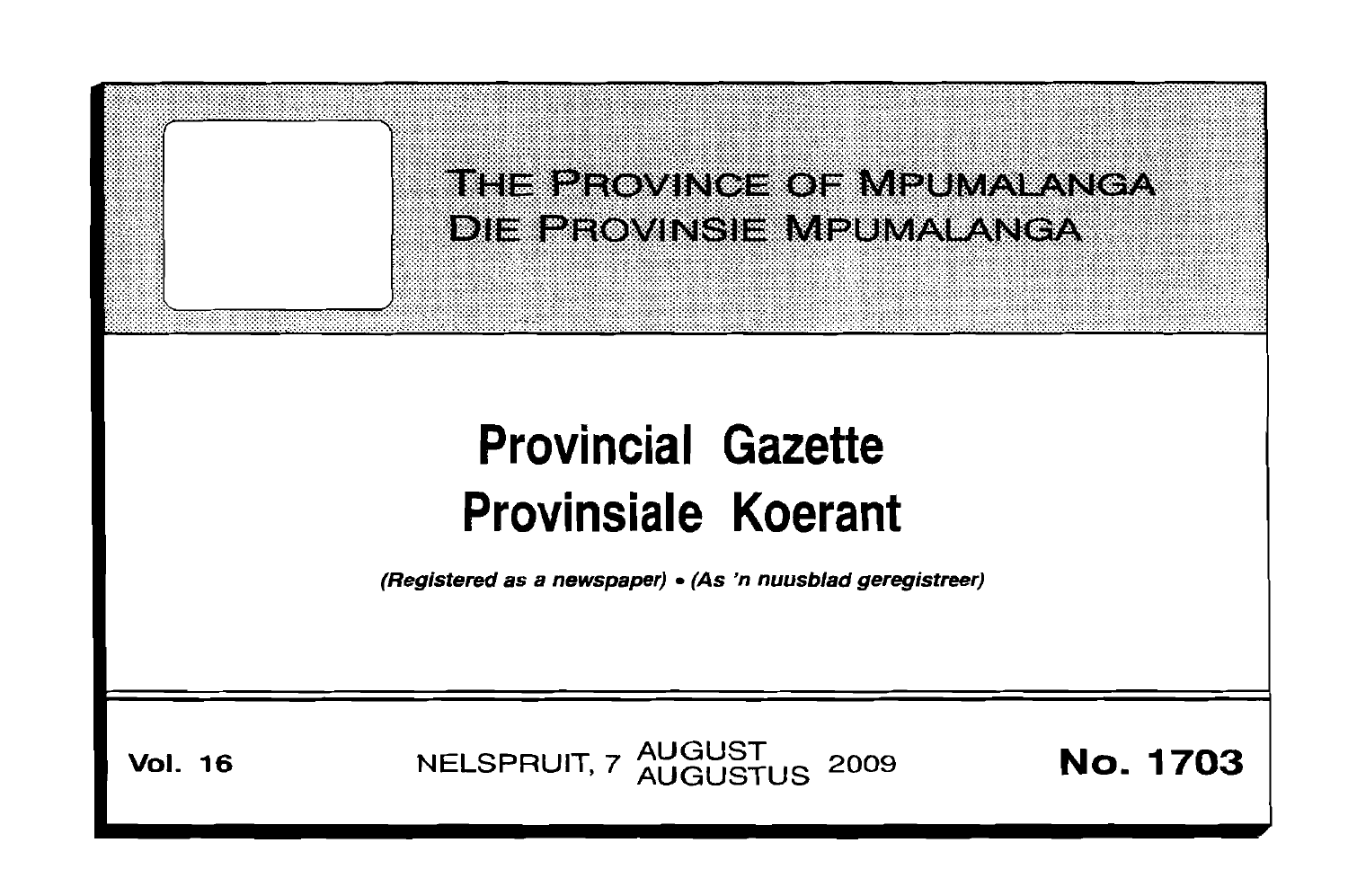No.

# **CONTENTS • INHOUD**

Page No. Gazette No.

# **GENERAL NOTICES· ALGEMENE KENNISGEWINGS**

| 206<br>206 |                                                                                                         | 8<br>8   | 1703<br>1703 |
|------------|---------------------------------------------------------------------------------------------------------|----------|--------------|
| 207        |                                                                                                         | 8        | 1703         |
| 207        |                                                                                                         | 9        | 1703         |
| 208<br>208 |                                                                                                         | S<br>9   | 1703<br>1703 |
| 209        |                                                                                                         | 10       | 1703         |
| 209        |                                                                                                         | 10       | 1703         |
| 210        | Town-planning and Townships Ordinance (15/1986): Lydenburg Amendment Schemes 261/1995 & 262/1995        | 10       | 1703         |
| 210        | Ordonnansie op Dorpsbeplanning en Dorpe (15/1986): Lydenburg-wysigingskemas 261/1995 & 262/1995         | 11       | 1703         |
| 211<br>211 |                                                                                                         | 11<br>11 | 1703<br>1703 |
| 212        |                                                                                                         | 12       | 1703         |
| 212        |                                                                                                         | 12       | 1703         |
| 213        |                                                                                                         | 13       | 1703         |
| 213        |                                                                                                         | 13       | 1703         |
| 214        |                                                                                                         | 13       | 1703         |
| 214        |                                                                                                         | 14       | 1703         |
| 215        | Town-planning and Townships Ordinance (15/1986): Peri-Urban Town-planning Amendment Scheme 310709       | 14       | 1703         |
| 215        | Ordonnansie op Dorpsbeplanning en Dorpe (15/1986): Buitestedelike Dorpsbeplannings Wysigingskema 310709 | 15       | 1703         |
| 219        |                                                                                                         | 15       | 1703         |
| 219        |                                                                                                         | 15       | 1703         |
| 220<br>220 |                                                                                                         | 16<br>16 | 1703<br>1703 |
| 221        |                                                                                                         | 16       | 1703         |
| 221        |                                                                                                         | 17       | 1703         |
| 222        |                                                                                                         | 18       | 1703         |
| 222        |                                                                                                         | 19       | 1703         |
| 223        | Town-planning and Townships Ordinance (15/1986): Lydenburg Amendment Scheme 254/95                      | 20       | 1703         |
| 223        |                                                                                                         | 20       | 1703         |
| 224        |                                                                                                         | 21       | 1703         |
| 225        |                                                                                                         | 23       | 1703         |
| 226        |                                                                                                         | 23       | 1703         |
| 227        |                                                                                                         | 23       | 1703         |
| 228        |                                                                                                         | 24       | 1703         |
| 229        |                                                                                                         | 24       | 1703         |
| 230        |                                                                                                         | 24       | 1703         |
| 231        |                                                                                                         | 25       | 1703         |
| 232        |                                                                                                         | 25       | 1703         |
| 233        |                                                                                                         | 25       | 1703         |
| 234        |                                                                                                         | 26       | 1703         |
| 235        |                                                                                                         | 26       | 1703         |
| 236        |                                                                                                         | 26       | 1703         |
| 237        |                                                                                                         | 27       | 1703         |
| 238        |                                                                                                         | 27       | 1703         |
| 239        |                                                                                                         | 27       | 1703         |
| 240        |                                                                                                         | 28       | 1703         |
| 241        |                                                                                                         | 28       | 1703         |
| 242        | Development Facilitation Act (67/1995): Establishment of land development area: Farm Sterkstroom 118    | 29       | 1701         |

# **LOCAL AUTHORITY NOTICE· PLAASLIKE BESTUURSKENNISGEWING**

| 176 Local Government Ordinance (17/1939): Albert Luthuli Local Municipality: Permanent closure of public road: Portion |  |      |
|------------------------------------------------------------------------------------------------------------------------|--|------|
|                                                                                                                        |  | 1703 |
| 176 Ordonnansie op Plaaslike Bestuur (17/1939): Albert Luthuli Plaaslike Munisipaliteit: Permanente sluiting           |  |      |
|                                                                                                                        |  | 1703 |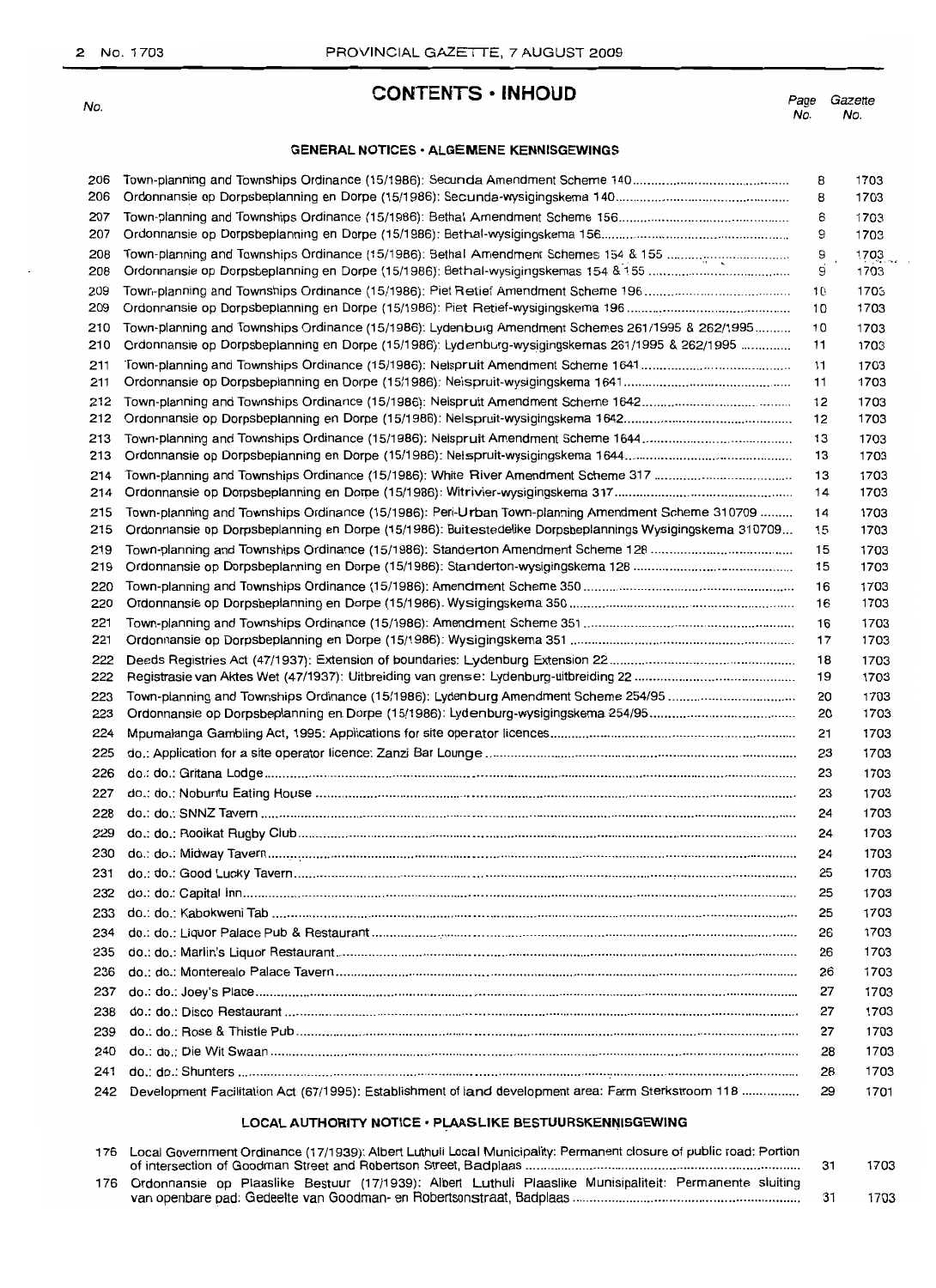| <b>IMPORTANT NOTICE</b>                                                                                                                                            |                                     |  |  |  |  |
|--------------------------------------------------------------------------------------------------------------------------------------------------------------------|-------------------------------------|--|--|--|--|
| The                                                                                                                                                                |                                     |  |  |  |  |
| <b>Mpumalanga Province Provincial Gazette Function</b>                                                                                                             |                                     |  |  |  |  |
| will be transferred to the                                                                                                                                         |                                     |  |  |  |  |
| <b>Government Printer</b> in Pretoria                                                                                                                              |                                     |  |  |  |  |
| as from 1 April 2005                                                                                                                                               |                                     |  |  |  |  |
| <b>NEW PARTICULARS ARE AS FOLLOWS:</b>                                                                                                                             |                                     |  |  |  |  |
| <b>Physical address:</b>                                                                                                                                           | <b>Postal address:</b>              |  |  |  |  |
| <b>Government Printing Works</b><br>149 Bosman Street<br>Pretoria                                                                                                  | Private Bag X85<br>Pretoria<br>0001 |  |  |  |  |
| <b>New contact persons:</b> Louise Fourie Tel.: (012) 334-4686<br>Mrs H. Wolmarans Tel.: (012) 334-4591                                                            |                                     |  |  |  |  |
| Fax number: (012) 323-8805                                                                                                                                         |                                     |  |  |  |  |
| E-mail address:<br>hester.wolmarans@gpw.gov.za<br>louise.fourie@gpw.gov.za                                                                                         |                                     |  |  |  |  |
| <b>Contact persons for subscribers:</b>                                                                                                                            |                                     |  |  |  |  |
| Mrs S. M. Milanzi Tel.: (012) 334-4734                                                                                                                             |                                     |  |  |  |  |
| Mrs J. Wehmeyer Tel.: (012) 334-4753                                                                                                                               | Fax.: (012) 323-9574                |  |  |  |  |
| This phase-in period is to commence from 18 March 2005 (suggest date of advert)<br>and notice comes into operation as from 1 April 2005.                           |                                     |  |  |  |  |
| Subscribers and all other stakeholders are advised to send their advertisements<br>directly to the Government Printing Works, two weeks before the 1st April 2005. |                                     |  |  |  |  |
| In future, adverts have to be paid in advance<br>before being published in the Gazette.                                                                            |                                     |  |  |  |  |
| <b>AWIE VAN ZYL</b><br><b>Advertising Manager</b>                                                                                                                  |                                     |  |  |  |  |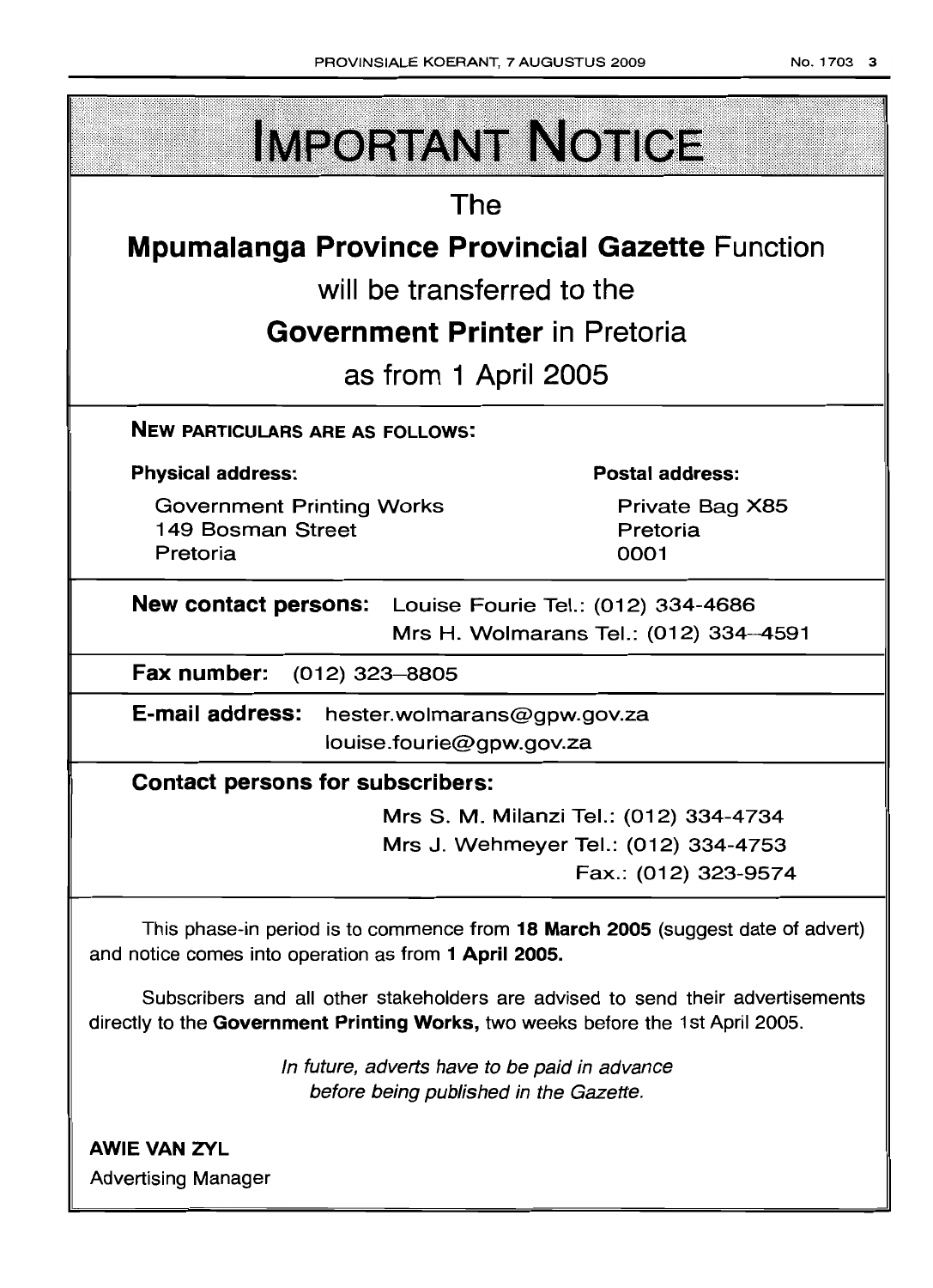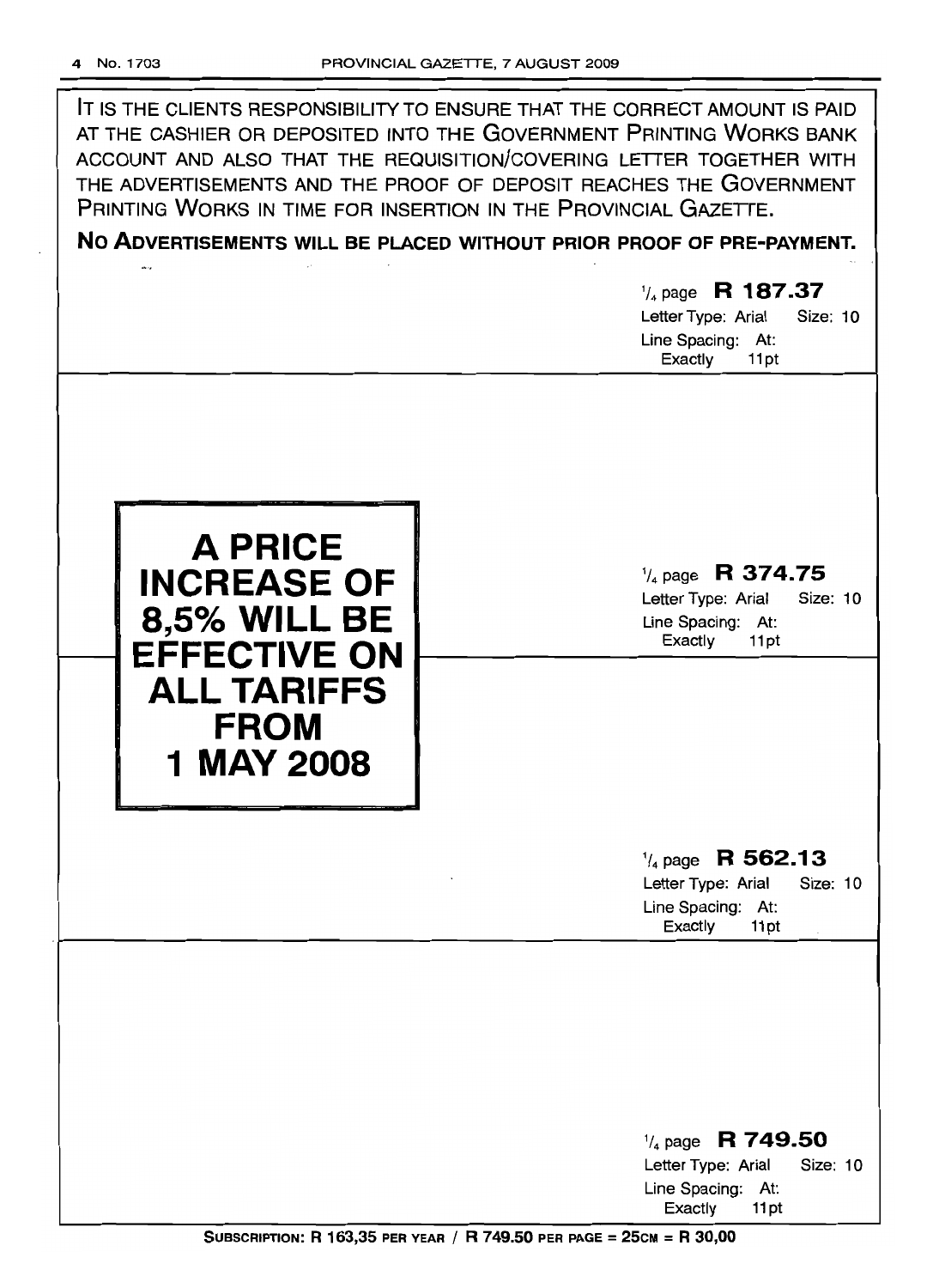

the advertiser;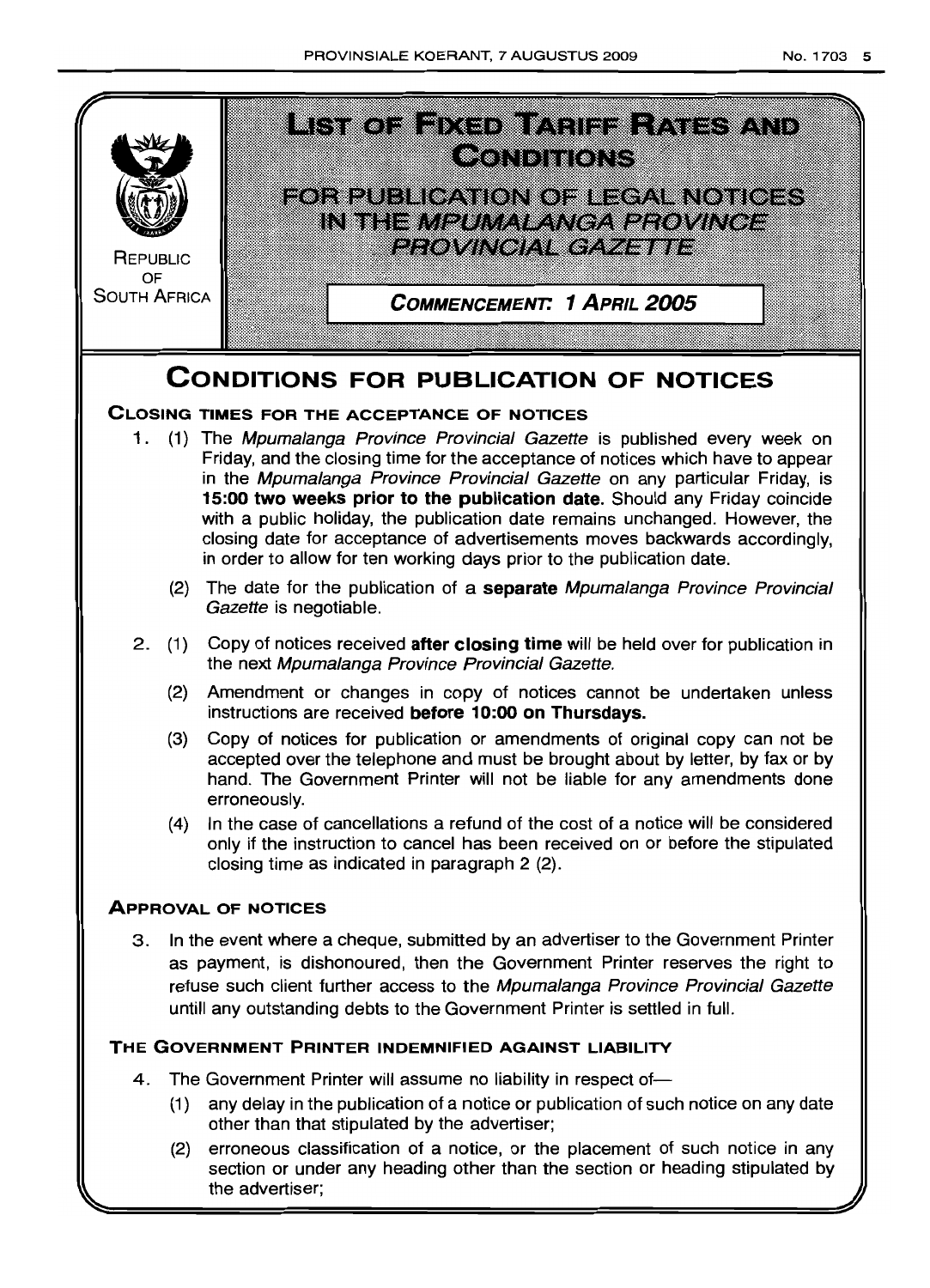(3) any editing, revision, omission, typographical errors or errors resulting from faint or indistinct copy.

# LIABILITY OF ADVERTISER

5. Advertisers will be held liable for any compensation and costs arising from any action which may be instituted against the Government Printer in consequence of the publication of any notice.

# **COPY**

- 6. Copy of notices must be typed on one side of the paper only and may not constitute part of any covering letter or document.
- 7. At the top of any copy, and set well apart from the notice, the following must be stated:

Where applicable

- (1) The heading under which the notice is to appear.
- (2) The cost of publication applicable to the notice, in accordance with the "Word Count Table".

# PAYMENT OF COST

- 9. With effect from 1 April 2005 no notice will be accepted for publication unless the cost of the insertion(s) is prepaid in CASH or by CHEQUE or POSTAL ORDERS. It can be arranged that money can be paid into the banking account of the Government Printer, in which case the deposit slip accompanies the advertisement before publication thereof.
- 10. (1) The cost of a notice must be calculated by the advertiser in accordance with the word count table.
	- (2) Where there is any doubt about the cost of publication of a notice, and in the case of copy, an enquiry, accompanied by the relevant copy, should be addressed to the Advertising Section, Government Printing Works, Private Bag X85, Pretoria, 0001 [Fax: (012) 323-8805], before publication.
- 11. Overpayment resulting from miscalculation on the part of the advertiser of the cost of publication of a notice will not be refunded, unless the advertiser furnishes adequate reasons why such miscalculation occurred. In the event of underpayments, the difference will be recovered from the advertiser, and the notice(s) will not be published until such time as the full cost of such publication has been duly paid in cash or by cheque or postal orders, or into the banking account.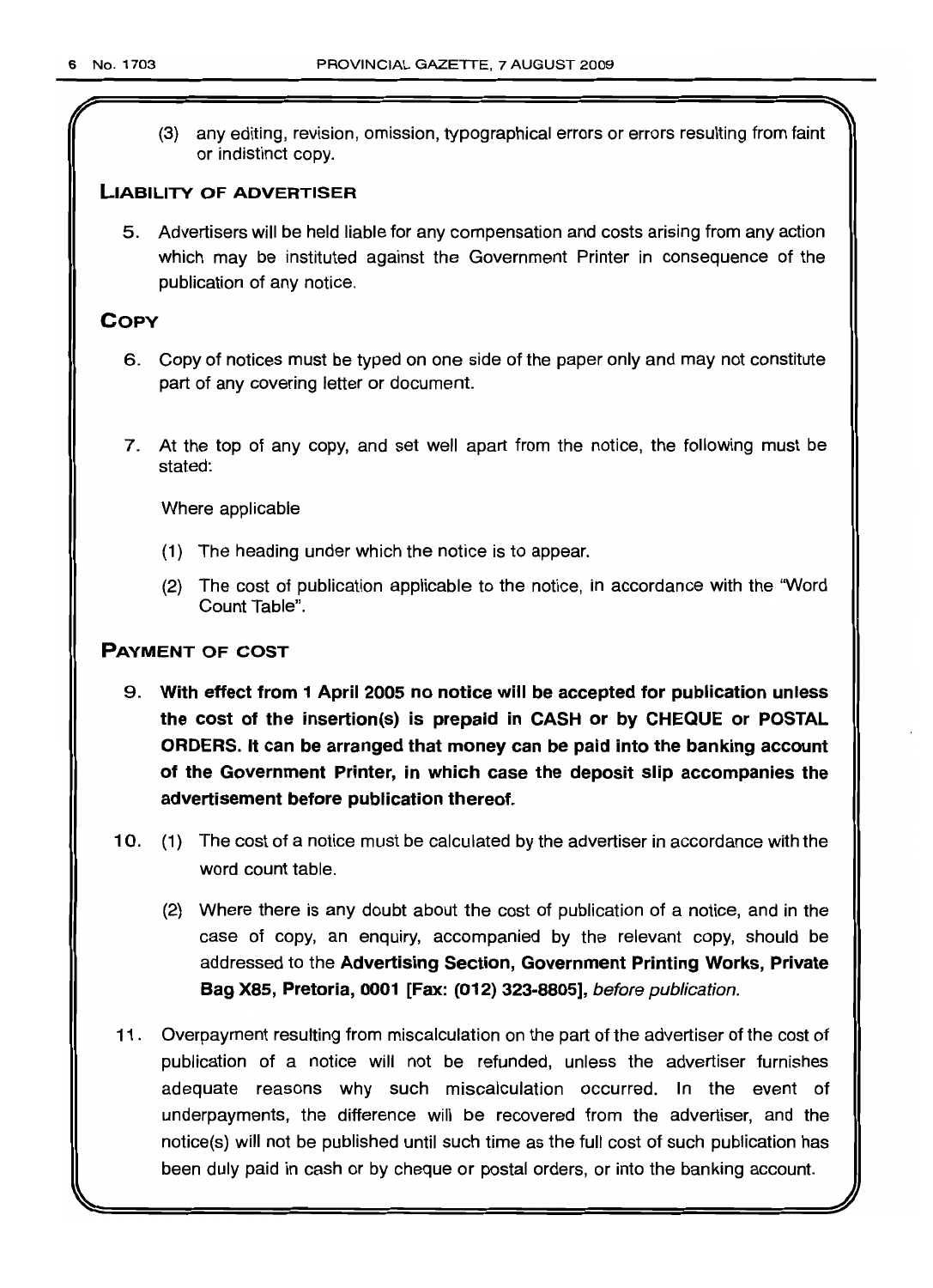- 12. In the event of a notice being cancelled, a refund will be made only if no cost regarding the placing of the notice has been incurred by the Government Printing Works.
- 13. The Government Printer reserves the right to levy an additional charge in cases where notices, the cost of which has been calculated in accordance with the Word Count Table, are subsequently found to be excessively lengthy or to contain overmuch or complicated tabulation.

# PROOF OF PUBLICATION

14. Copies of the Mpumalanga Province Provincial Gazette which may be required as proof of publication, may be ordered from the Government Printer at the ruling price. The Government Printer will assume no liability for any failure to post such Mpumalanga Province Provincial Gazette(s) or for any delay in despatching it/them.

# **GOVERNMENT PRINTERS BANK ACCOUNT PARTICULARS**

Bank: ABSA

BOSMAN STREET

Account No.: 4057114016

Branch code: 632005

Reference No.: 00000047

Fax No.: (012) 323 8805

# Enquiries:

| Mrs. L. Fourie    | Tel.: (012) 334-4686 |
|-------------------|----------------------|
| Mrs. H. Wolmarans | Tel.: (012) 334-4591 |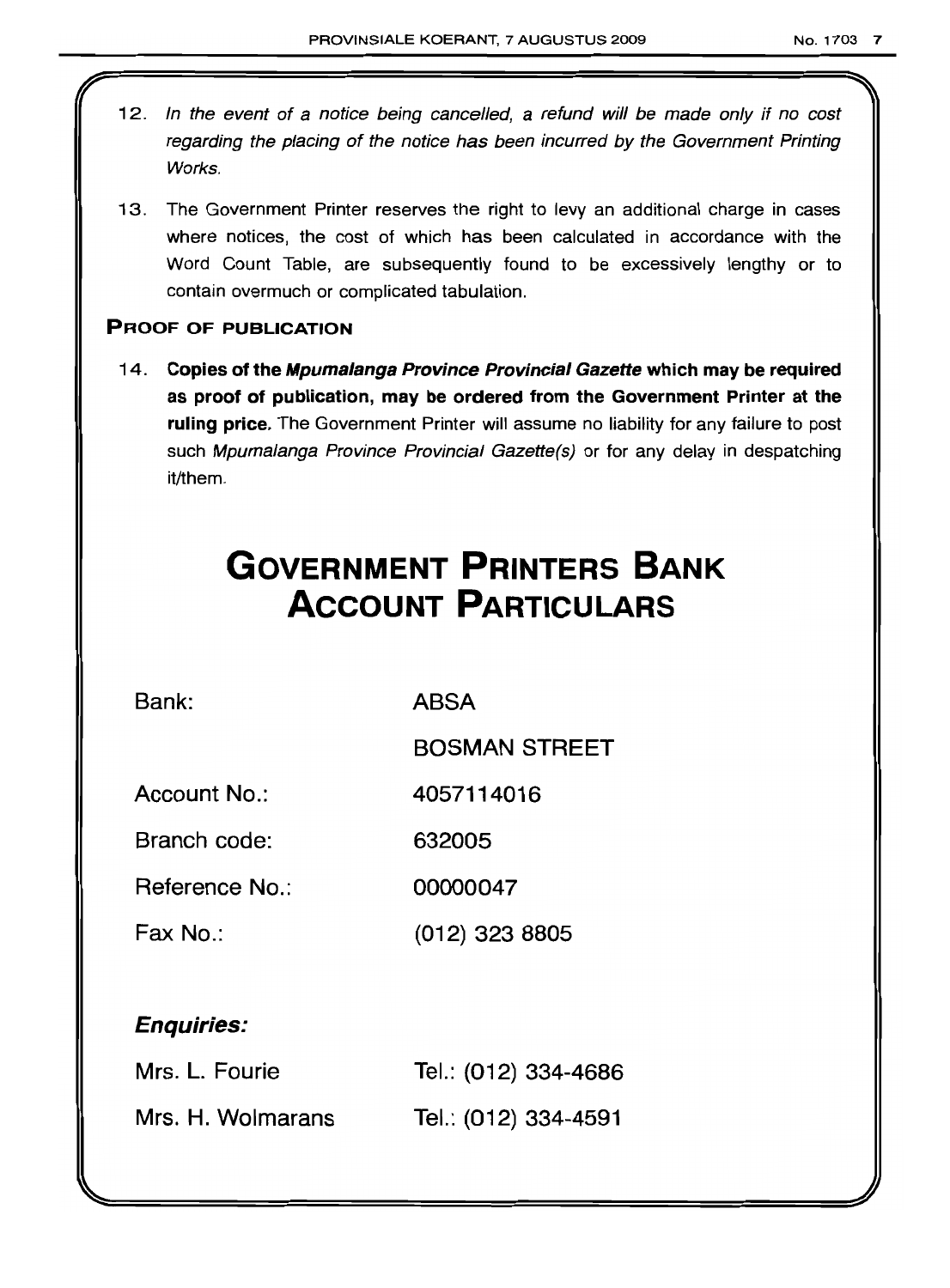# **GENERAL NOTICES • ALGEMENE KENNISGEWINGS**

#### **NOTICE 206 OF 2009**

SCHEDULE 8

[Regulation 11 (2)]

NOTICE OF APPLICATION FOR AMENDMENT OF TOWN-PLANNING SCHEME IN TERMS OF SECTION 56 (1) (b) (i) .OF THE TOWN-PLANNING AND TOWNSHIPS ORDINANCE, 1986 (ORDINANCE 15 OF 1986)

#### SECUNDA AMENDMENT **SCHEME** 140

I, Thomas Philippus Ie Roux, being the authorised agent of the owner of Erf 803, Secunda, hereby give notice in terms of section 56 (1) (b) (i) of the Town-planning and Townships Ordinance, 1986, that I have applied to the Govan Mbeki Municipality for the amendment of the town-planning scheme known as Secunda Town-planning Scheme, 1993, for the rezoning of the property situated at 2 Coen Brits Street, from "Residential 1" to "Special".

Particulars of the application will lie for inspection during normal office hours at the office of the Municipal Manager, Central Business Area, Secunda, for the period of 28 days from 31 July 2009.

Objections to or representations in respect of the application must be lodged with or made in writing to the Municipal Manager at the above address or at Private Bag X1017, Secunda, 2302, within a period of 28 days from 31 July 2009.

**. -**

## **KENNISGEWING 206 VAN 2009**

BYLAE 8

[Regulasie 11 (2)]

KENNISGEWING VAN AANSOEK OM WYSIGING VAN DORPSBEPLANNINGSKEMA INGEVOLGE ARTIKEL 56 (1) (b) (i) VAN DIE ORDONNANSIE OP DORPSBEPLANNING EN DORPE, 1986 (ORDONNANSIE 15 VAN 1986)

#### **SEClINDA-WYSIGINGSKEMA** 140

Ek, Thomas Philippus Ie Roux, synde die gemagtigde agent van die eienaar van Erf 803, Secunda, gee hiermee ingevolge artikel 56 (1) (b) (i) van die Ordonnansie op Dorpsbeplanning en Dorpe, 1986, kennis dat ek by Govan Mbeki Munisipaliteit aansoek gedoen het om die wysiging van die dorpsbeplanningskema bekend as Secunda-dorpsbeplanningskema, 1993, deur die hersonering van die eiendom geleë te Coen Britsstraat 2, vanaf "Residensieel 1" na "Spesiaal".

Besonderhede van die aansoek lê ter insae gedurende gewone kantoorure by die kantoor van die Munisipale Bestuurder, Sentrale Besigheidsgebied, Secunda, 28 dae vanaf 31 Julie 2009 (die datum van eerste publikasie van hierdie kennisgewing).

Besware teen of vertoë ten opsigte van die aansoek moet binne 'n typderk van 28 dae vanaf 31 Julie 2009 skriftelik by of tot die Munisipale Bestuurder by die bovermelde adres of by Govan Mbeki Munisipaliteit, Privaatsak X1017, Secunda, 2302, ingedien of gerig word.

31-07

# **NOTICE 207 OF 2009**

SCHEDULE 8

[Regulation 11 (2)]

NOTICE OF APPLICATION FOR AMENDMENT OF TOWN-PLANNING SCHEME IN TERMS OF SECTION 56 (1) (b) (i) OF THE TOWN-PLANNING AND TOWNSHIPS ORDINANCE, 1986 (ORDINANCE 15 OF 1986)

#### **BETHALAMENDMENT SCHEME** 156

I, Thomas Philippus Ie Roux, being the authorised agent of the owner of a portion of Portion 2 of Erf 704, Bethal, hereby give notice in terms of section 56 (1) (b) (i) of the Town-planning and Townships Ordinance, 1986, that I have applied to the Govan Mbeki Municipality for the amendment of the town-planning scheme known as Bethal Town-planning Scheme, 1980, for the rezoning of the property situated at 704B Schlosberg Avenue, from "Residential 1" to "Special".

Particulars of the application will lie for inspection during normal office hours at the office of the Municipal Manager, Central Business Area, Secunda, for the period of 28 days from 31 July 2009.

Objections to or representations in respect of the application must be lodged with or made in writing to the Municipal Manager at the above address or at Private Bag X1017, Secunda, 2302, within a period of 28 days from 31 July 2009.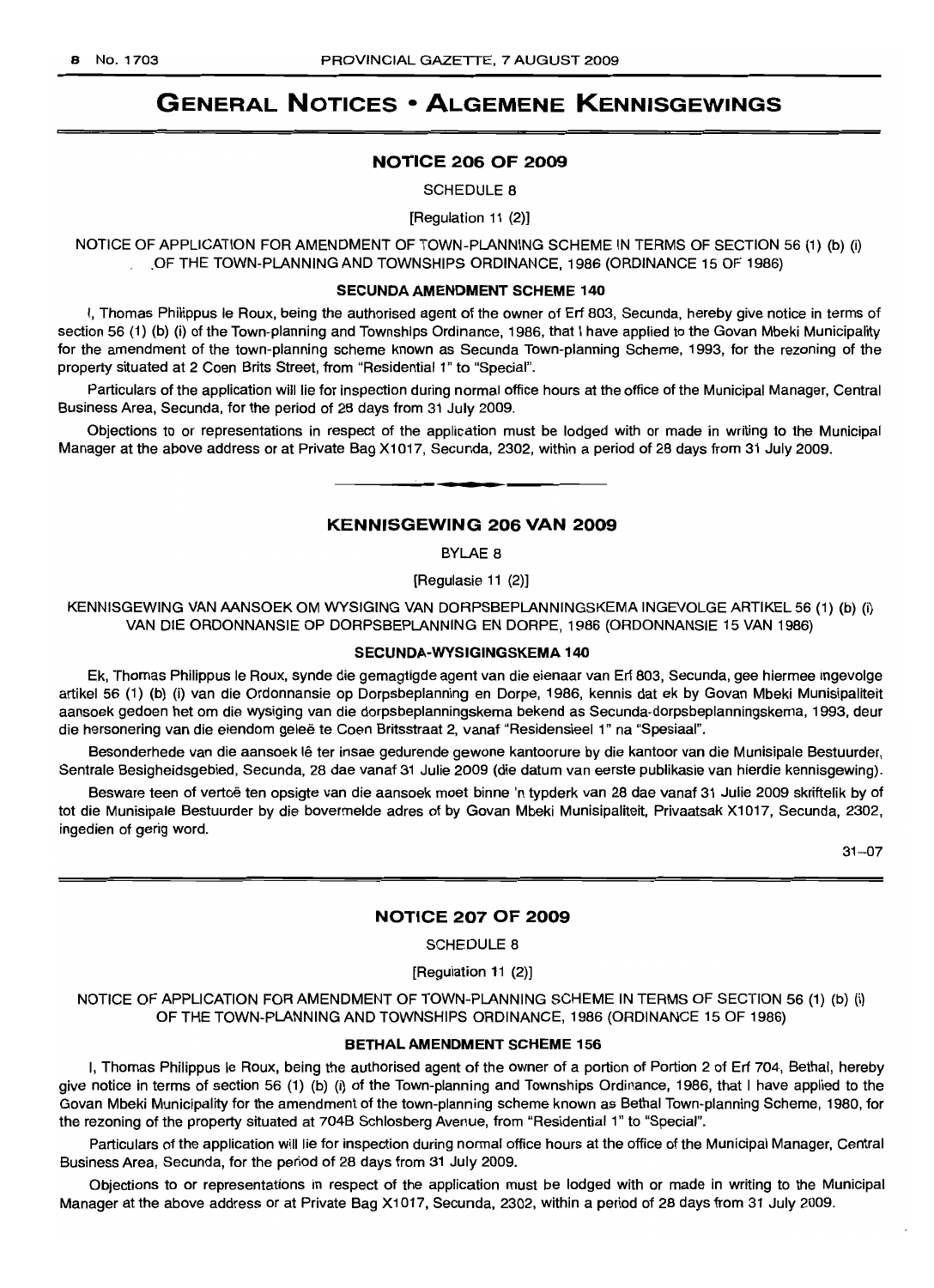# **KENNISGEWING 207 VAN 2009**

BYLAE 8

[Regulasie 11 (2)]

KENNISGEWING VAN AANSOEK OM WYSIGING VAN DORPSBEPLANNINGSKEMA INGEVOLGE ARTIKEL 56 (1) (b) (i) VAN DIE ORDONNANSIE OP DORPSBEPLANNING EN DORPE, 1986 (ORDONNANSIE 15 VAN 1986)

#### BETHAL-WYSIGINGSKEMA 156

Ek, Thomas Philippus Ie Roux, synde die gemagtigde agent van die eienaar van 'n gedeelte van Gedeelte 2 van Eri 704, Bethal, gee hiermee ingevolge artikel 56 (1) (b) (i) van die Ordonnansie op Dorpsbeplanning en Dorpe, 1986, kennis dat eit by Govan Mbeki Munisipaliteil aansoek gedoen het om die wysiging van die dorpsbepiannmgskema bekend as 8ethaldorpsbeplanningskema, 1980, deur die hersonering van die eiendom gelee te Schlosberglaan 704(B), vanaf "Residensieel 1" na "Spesiaal".

Besonderhede van die aansoek lê ter insae gedurende gewone kantoorure by die kantoor van die Munisipale Bestuurder, Sentrale Besigheidsgebied, Secunda, 28 dae vanaf 31 Julie 2009 (die datum van eerste publikasie van hierdie kennisgewing).

Besware teen of vertoë ten opsigte van die aansoek moet binne 'n typderk van 28 dae vanaf 31 Julie 2009 skriftelik by of tot die Munisipale Bestuurder by die bovermelde adres of by Govan Mbeki Munisipaliteit, Privaatsak X1017, Secunda, 2302, ingedien of gerig word.

31-07

#### **NOTICE 208 OF 2009**

SCHEDULE 8

[Regulation 11 (2)]

NOTICE OF APPLICATION FOR AMENDMENT OF TOWN-PLANNING SCHEME IN TERMS OF SECTION 56 (1) (b) (i) OF THE TOWN-PLANNING AND TOWNSHIPS ORDINANCE, 1986 (ORDINANCE 15 OF 1986)

#### BETHAL **AMENDMENT** SCHEME 154 & 155

I, Willem Johannes Gouws, being the authorised agent of the owners ot Remainder of Erf 195, New Bethal East, and Portion 1 of Erf 90, New Bethal East, hereby give notice in terms of section 56 (1) (b) (i) ot the Town-planning and Townships Ordinance, 1986, that I have applied to the Govan Mbeki Municipality for the amendment of the town-planning scheme known as Bethal Town-planning Scheme, 1980, by the rezoning of Remainder of Erf 195, New Bethal East, and Portion 1 of Erf 90, New Bethal East, situated at 34A Stella Avenue, Bethal, and 22 Andries Pretorius Street, Bethal, respectively, from "Residential 1" to "Residential 3".

Particulars of the application will lie for inspection during normal office hours at the office of the Municipal Manager, Govan Mbeki Municipality, Secunda, for the period of 28 days from 31 July 2009.

Objections to or representations in respect of the application must be lodged with or made in writing to the Municipal Manager, Govan Mbeki Municipality, Private Bag X1 017, Secunda, 2302, within a period of 28 days from 31 July 2009.

# **KENNISGEWING 208 VAN 2009**

**•**

KENNISGEWING VAN AANSOEK OM WYSIGING VAN DORPSBEPLANNINGSKEMA INGEVOLGE ARTIKEL 56 (1) (b) (i) VAN DIE ORDONNANSIE OP DORPSBEPLANNING EN DORPE, 1986 (ORDONNANSIE 15 VAN 1986)

#### BETHAL~WYSIGINGSKeMA 154 & 155

Ek, Willem Johannes Gouws, synde die gemagtigde agent van die eienaar van Restant van Erf 195, Nuwe Bethal Oos en Gedeelte 1 van Erf 90, Nuwe Bethal Oos, gee hiermee ingevolge artikel 56 (1) (b) (i) van die Ordonnansie op Dorpsbeplanning en Dorpe, 1986, kennis dat ek by Govan Mbeki Munisipaliteit aansoek gedoen het am die wysiging van die dorpsbeplanningskema bekend as Bethal-dorpsbeplanningskema, 1980, vir die hersonering van Restant van Erf 195, Nuwe Bethal 005 en Gedeelte 1 van Erf 90, Nuwe Bethal Oos, gelee te Stellalaan 34A, Bethal, en Andries Pretoriusstraat 22, Bethal, vanaf "Residensieel 1" na "Residensieel 3".

Besonderhede van die aansoek lê ter insae gedurende gewone kantoorure by die kantoor van die Munisipale Bestuurder, Govan Mbeki Munisipaliteit, Burgersentrum, Secunda, 28 dae vanaf 31 Julie 2009.

Besware teen of vertoë ten opsigte van die aansoek moet binne 'n tydperk van 28 dae vanaf 31 Julie 2009 skriftelik by of tot die Munisipale Bestuurder, Govan Mbeki Munisipaliteit, Burgersentrum, Privaatsak X1017, Secunda, 2302, ingedien of gerig word.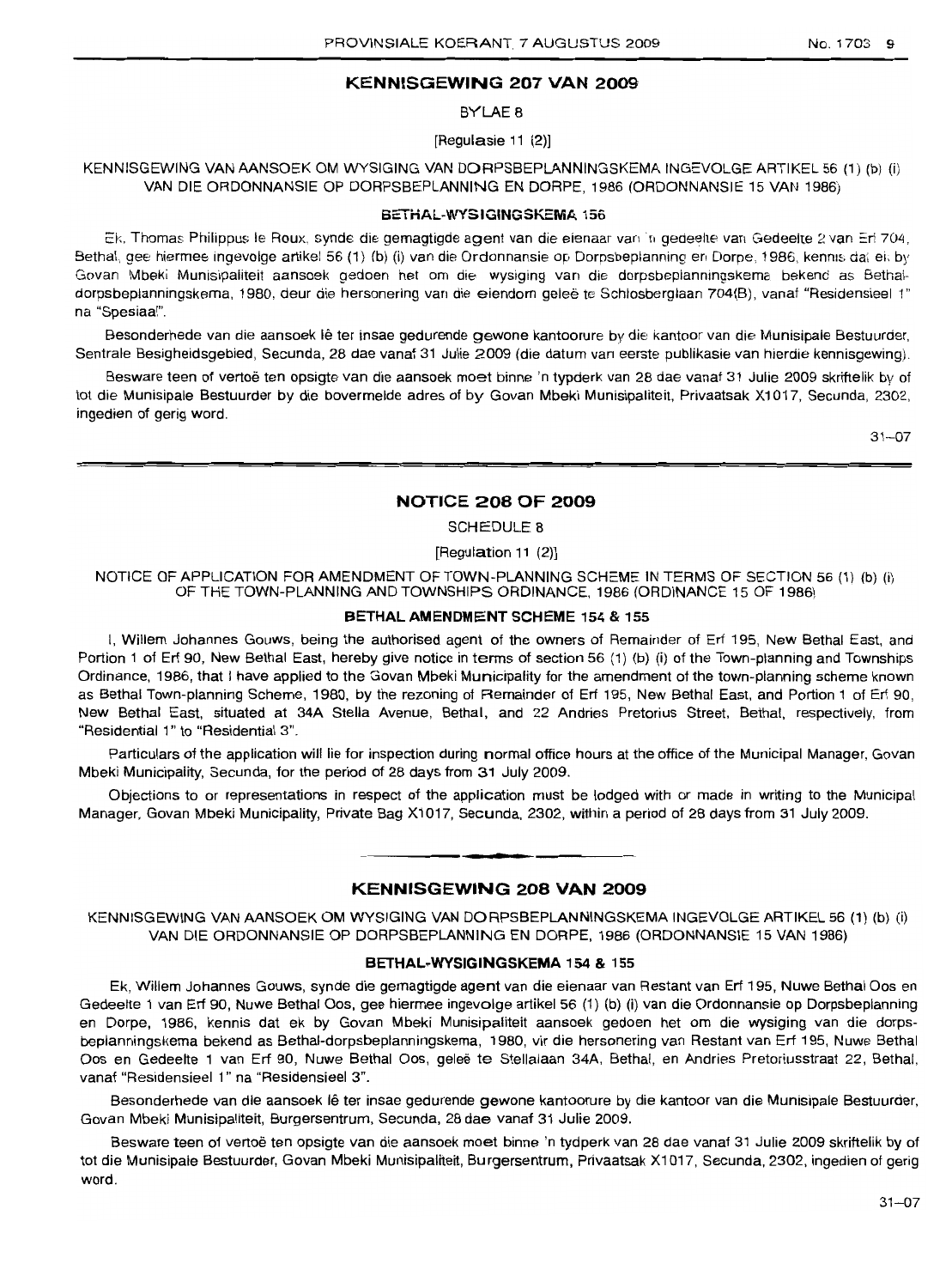#### NOTICE 209 OF 2009

#### PIET RETIEF AMENDMENT SCHEME 196

NOTICE OF APPLICATION FOR THE AMENDMENT OF THE PIET RETIEF TOWN-PLANNING SCHEME, 1980, IN TERMS OF SECTION 56 (1) (b) (i) OF THE TOWN-PLANNING AND TOWNSHIPS ORDINANCE, 1986 (ORDINANCE No. 15 OF 1986)

I, Pinkie Kühne, being the authorised agent of the registered owner of the property mentioned below, hereby give notice in terms of the above Ordinance, that I have applied to the Mkhondo Municipality, Piet Retief, for the amendment of the town-planning scheme, known as the Piet Retief Town-planning Scheme, 1980, by the rezoning of Portion 2 (a portion of Portion 1) of Erf 295, situated at No. 7 De Jager Street, Piet Retief, from "Residential 1" to "Residential 3".

Particulars regarding the application will lie for inspection during normal office hours at the office of the Municipal Manager, Civic Centre, Mark Street, Piet Retief, for a period of 28 (twenty eight) days from 31 July 2009.

Objections to this application must, within a period of 28 (twenty-eight) days from 31 july 2009, written and in duplicate, be submitted to the Municipal Manager at the above address, or be posted to P.O. Box 23, Piet Retief, 2380.

Agent: Pinkie Kühne, 76 Paterson Street (P.O. Box 22072), Newcastle, 2940, Tel/Fax: (034) 312-3116, Cell: 082 952 2946.

.**\_.**

#### KENNISGEWING 209 VAN 2009

#### PIET RETIEF·WVSIGINGSKEMA 196

KENNISGEWING VAN AANSOEK OM DIE WYSIGING VAN DIE PIET RETIEF-DORPSBEPLANNINGSKEMA, 1980, INGEVOLGEARTIKEL56 (1) (b) (i) VAN DIE ORDONNANSIE OP DORPSBEPLANNING EN DORPE, 1986 (ORDONNANSIE No. 15 VAN 1986)

Ek, Pinkie Kühne, synde die gemagtigde agent van die geregistreerde eienaar van die ondergenoemde eiendom, gee hiermee, ingevolge bogenoemde artlkel, kennis dat ek by die Mkhondo Munisipaliteit, Piet Retief, aansoek gedoen het om die wysiging van die dorpsbeplanningskema, bekend as die Piet Retief-dorpsbeplanningskema, 1980, deur die hersonering van Gedeelte 2 ('n gedeelte van Gedeelte 1) van Erf 295, gelee te De Jagerstraat No.7, Piet Retief, vanaf "Residensieel 1" na "Residensieel 3".

Besonderhede van die aansoek lê ter insae gedurende gewone kantoorure by die kantoor van die Munisipale Bestuurder, Burgersentrum, Markstraat, Piet Retief, vir 'n tydperk van 28 (agt-en-twintig) dae vanaf 31 Julie 2009.

Besware of vertoë teen die aansoek moet binne 'n tydperk van 28 (agt-en-twintig) dae vanaf 31 Julie 2009, geskrewe en in tweevoud, ingehandig word by die Munisipale Bestuurder, by bovermelde adres, of gepos word aan Posbus 23, Piet Retief, 2380.

Agent: Pinkie Kühne, Patersonstraat 76 (Posbus 22072), Newcastle, 2940. Tel/Faks: (034) 312-3116. Sel: 082 952 2946.

31-07

# NOTICE 210 OF 2009

#### LYDENBURG AMENDMENT SCHEME 261/1995 & 262/1995

NOTICE OF APPLICATION FOR AMENDMENT OF TOWN-PLANNING SCHEME IN TERMS OF SECTION 56 (1) (b) (i) OF THE TOWN-PLANNING AND TOWNSHIPS ORDINANCE, 1986 (ORDINANCE 15 OF 1986)

We, Nuplan Development Planners, being the authorised agent of the owners of the respective properties described hereunder, give notice in terms of section 56 (1) (b) (i) of the Town-planning and Townships Ordinance, 1986 (Ordinance 15 of 1986), that we have applied to the Thaba Chweu Local Municipality (Lydenburg Administrative Unit) for the amendment of the town-planning scheme, known as Lydenburg Town-planning Scheme, 1995, by the rezoning of the property described here under, as follows:

Lydenburg Amendment Scheme 261/1995: By the rezoning of Portion 5 of Erf 1635, Lydenburg Township, situated at 26 Berg Street, Lydenburg, from "Residential 1" with a density of 10 dwelling units per hectare to "Residential 2" with a density of 20 dwelling units per hectare.

Lydenburg Amendment Scheme 262/1995: By the rezoning of Erf 539, Lydenburg Township, situated at 140 Viljoen Street, Lydenburg, from "Residential 1" with a density of 10 dwelling units per hectare to "Residential 2" with a density of 20 dwelling units per hectare and "Business 1" after subdivision.

Particulars of the application will lie for inspection during normal office hours at the office of the Municipal Manager, Thaba Chweu Local Municipality, Sentraal Street, Lydenburg, for a period of 28 days from 31 July 2009.

Objections to or representations in respect of the application must be lodged with or made in writing to the Municipal Manager at the above address or at Thaba Chweu Local Municipality, P.O. Box 61, Lydenburg, 1120, within a period of 28 days from 31 July 2009 (no later than 28 August 2009).

Address of agent: Nuplan Development Planners, P.O. Box 2555, Nelspruit, 1200. Tel: (013) 752-3422. Fax: (013) 753-5795. Ref: Goos-WS-001 & RIP-WS-001. E-mail: nuplan@mweb.co.za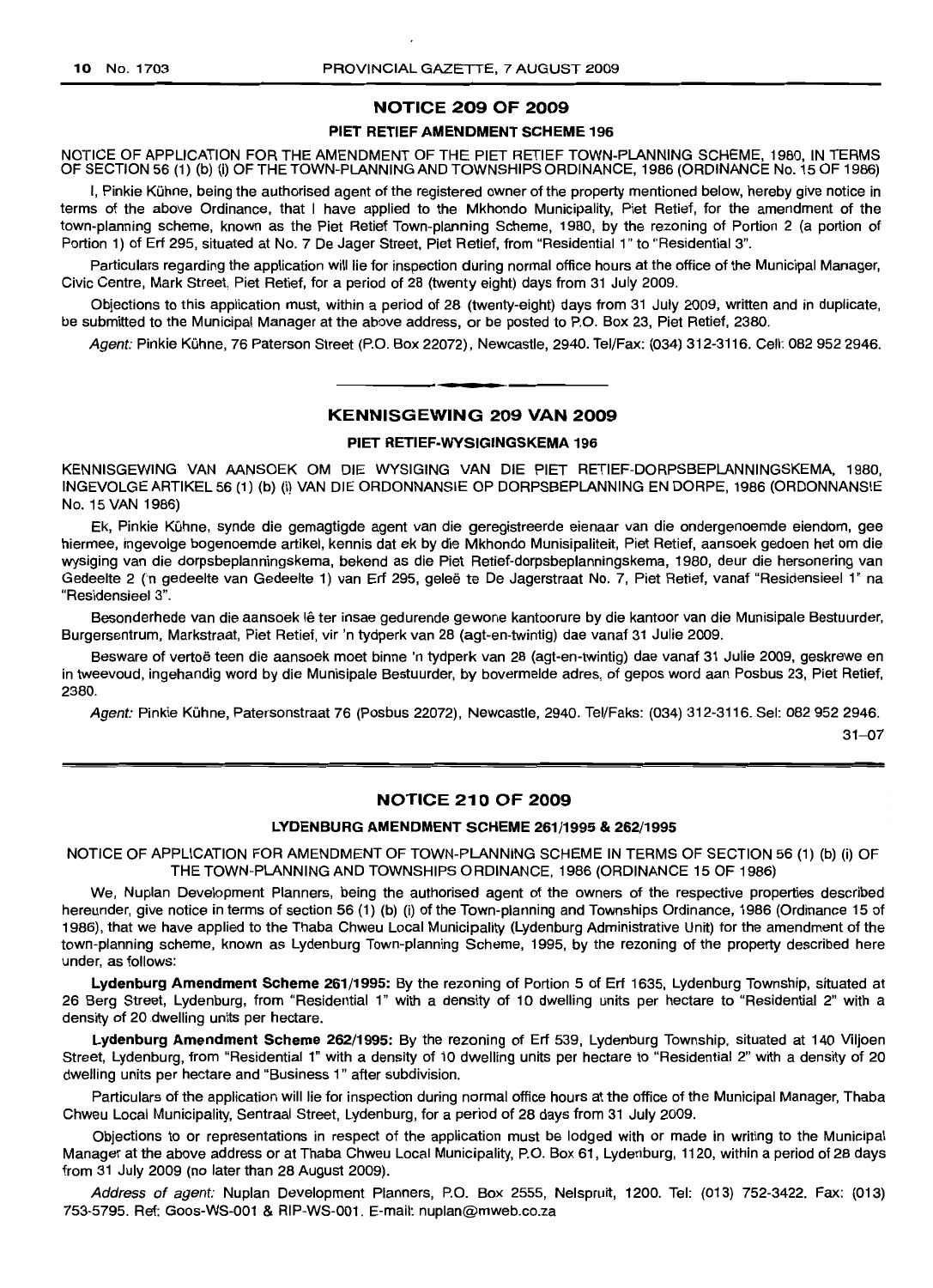### KENNISGEWING 210 VAN 2009

# LYDENBURG-WYSIGINGSKEMA 261/1995 & 262/1995

KENNISGEWING VAN AANSOEK OM WYSIGING VAN DORPSBEPLANNINGSKEMA INGEVOLGE ARTIKEL 56 (1) (b) (i) VAN DIE ORDONNANSIE OP DORPSBEPLANNING EN DORPE, 1986 (ORDONNANSIE 15 VAN 1986)

Ons, Nuplan Development Planners, synde die gemagtigde agent van die geregistreerde eienaars van die onderskeie eiendomme hieronder beskryf, gee hiermee ingevolge artikel 56 (1) (b) (i) van die Ordonnansie op Dorpsbeplanning en Dorpe, 1986 (Ordonnansie 15 van 1986), kennis dat ons by die Thaba Chweu Plaaslike Munisipaliteit (Lydenburg Administratiewe Eenheid), aansoek gedoen het om die wysiging van die dorpsbeplanningskema, bekend as Lydenburg-dorpsbeplanningskema, 1995, deur die hersonering van die eiendom hieronder beskryf, 5005 volg:

Lydenburg-wysigingskema 261/1995: Deur die hersonering van Gedeelte 5 van Erf 1635, Lydenburg Dorp, geleë te Bergstraat 26, Lydenburg, vanaf "Residensieel 1" met 'n digtheid van 10 woonhuise per hektaar na "Residensieel 2" met 'n digtheid van 20 wooneenhede per hektaar.

Lydenburg-wysigingskema 262/1995: Deur die hersonering van Erf 539, Lydenburg Dorp, geleë te Viljoenstraat 140, Lydenburg, vanaf "Residensieel 1" met 'n digtheid van 10 woonhuise per hektaar na "Residensieel 2" met 'n digtheid van 20 wooneenhede per hektaar en "Besigheid 1" na onderverdeling.

Besonderhede van bogenoemde aansoek Ie ter insae gedurende gewone kantoorure by die kantoor van die Munisipale Bestuurder, Munisipale Kantore, Thaba Chweu Plaaslike Munisipaliteit, Sentraalstraat, Lydenburg, vir 'n tydperk van 28 dae vanaf 31 Julie 2009.

Besware teen of vertoë ten opsigte van die aansoek moet binne 'n tydperk van 28 dae vanaf 31 Julie 2009 (nie later as 28 Augustus 2009), skriftelik by of tot die Munisipale Bestuurder by bovermelde adres of Thaba Chweu Plaaslike Munisipaliteit, Posbus 61, Lydenburg, 1120, ingedien of gerig word.

Adres van agent: Nuplan Development Planners, Posbus 2555, Nelspruit, 1200. Tel: (013) 752-3422. Faks: (013) 752-5795. Verw: Goos-WS-001 & RIP-WS-001. E-pos: nuplan@mweb.co.za

31-07

#### NOTICE 211 OF 2009

NOTICE OF APPLICATION FOR THE AMENDMENT OF A TOWN-PLANNING SCHEME IN TERMS OF SECTION 56 (1) OF THE TOWN-PLANNING AND TOWNSHIPS ORDINANCE, 1986 (ORDINANCE 15 OF 1986)

#### NELSPRUIT AMENDMENT SCHEME 1641

We, Umsebe Development Planners, represented by Mr BJL van der Merwe, Mr ST Masuku, Mr M Venter and Mr M Loock, being the authorised agent of the owner of Erf 267, Sonheuwel, hereby give notice in terms of section 56 (1) of the Town-planning and Townships Ordinance, 1986 (Ordinance 15 of 1986), that we have applied to the Mbombela Local Municipality for the amendment of the town-planning scheme known as Nelspruit Town-planning Scheme, 1989, by the rezoning of the properties described above, situated at 1 Weber Street, Sonheuwel from "Residential 1" to "Special" with an annexure allowing for residential, medical suites, rehabilitation gymnasium and offices subservient and directly related to the main use, with an FAR of 1.0, height of 2 storeys, coverage of 60% and 3 parking bays per 100 m<sup>2</sup> of gross leasable floor space.

Particulars of this application will lie for inspection during normal office hours at the office of the Secretary of the Assistant Director: Technical Services, Mbombela Local Municipality, Room 205, Second Floor, Nel Street, Nelspruit, 1200, for a period of 28 days from 31 July 2009.

Objections to or representations in respect of the application must be lodge with or made in writing and in duplicate to the Secretary of the Assistant Director: Technical Services, Mbombela Local Municipality at the above-mentioned address or to the Municipal Manager, Mbombela Local Municipality, P.O. Box 45, Nelspruit, 1200, within a period of 28 days from 31 July 2009 (no later than 28 August 2009).

Address of applicant: Umsebe Development Planners, P.O. Box 12367, Nelspruit, 1200. Tel: (013) 752-4710.

# KENNISGEWING 211 VAN 2009

**•**

KENNISGEWING VAN AANSOEK OM WYSIGING VAN 'N DORPSBEPLANNINGSKEMA INGEVOLGE ARTIKEL 56 (1) VAN DIE ORDONNANSIE OP DORPSBEPLANNING EN DORPE, 1986 (ORDONNANSIE 15 VAN 1986)

#### NELSPRUIT-WYSIGINGSKEMA 1641

Ons, Umsebe Ontwikkelingsbeplanners, verteenwoordig deur Mm. BJL van der Merwe, Mnr. ST Masuku, Mm. M Venter en Mm. M Loock, synde die gemagtigde agent van die eienaar van Erf 267, Sonheuwel, gee hiermee ingevolge artikel 56 (1) van Ordonnansie op Dorpsbeplanning en Dorpe, 1986 (Ordonnansie 15 van 1986), kennis dat ons by die Mbombela Plaaslike Munisipaliteit, aansoek het om die wysiging van die dorpsbeplanningskema, bekend as Nelspruit-dorpsbeplanningskema, 1989,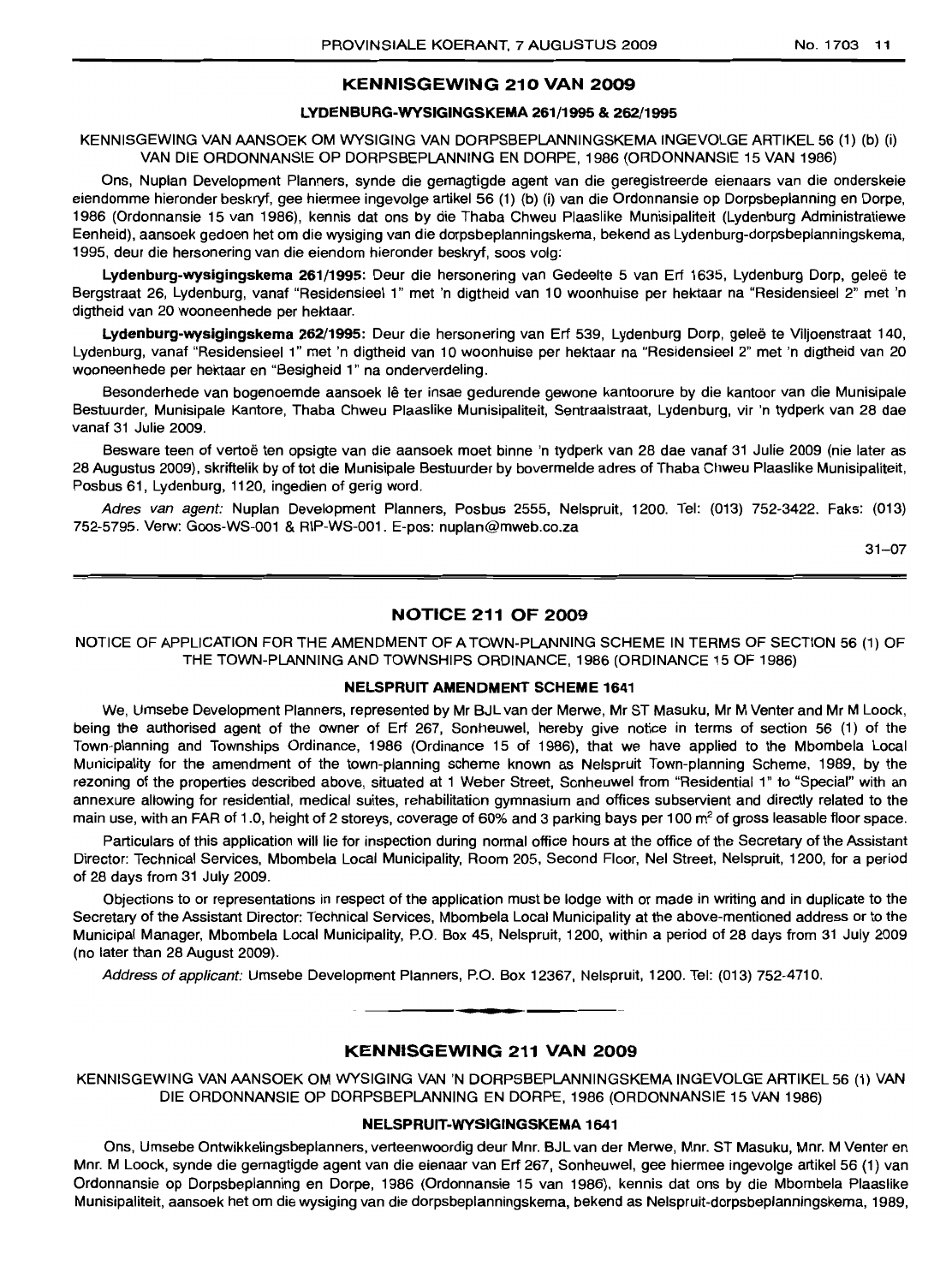deur die hersonering van die eiendom hierbo beskryf, geleë te Weberstraat 1, Sonheuwel, vanaf "Residensieel 1" tot "Spesiaal" met 'n bylaag om gebruike vir residensieel, mediese kamers, rehabilitasie gimnasium en kantore ondergeskik en direk verwant aan die hoofgebruik met 'n VOV van 1.0, 2 verdiepings, 60% dekking en parkeervereiste van 3 per 100 m<sup>2</sup> bruto verhuurbare vloeroppervlakte.

Besonderhede van bogenoemde aansoek Iê ter insae gedurende gewone kantoorure by die Sekretaresse van die Assistent Direkteur: Tegniese Dienste, Mbombela Plaaslike Munisipaliteit, Kamer 205, Tweede Vloer, Nelstraat, Nelspruit, vir 'n tydperk van 28 dae vanaf 31 Julie 2009.

Besware teen of vertoe ten opsigte van die aansoek moet binne 'n tydperk van 28 dae vanaf 31 Julie 2009 (nie later as 28 Augustus 2009), skriftelik en in tweevoud by die Sekretaresse van die Assistent Direkteur: Tegniese Dienste by die bovermelde adres of na die Munisipale Bestuurder, Mbombela Munisipaliteit, Posbus 45, Nelspruit, 1200, ingedien of gerig word.

Adres van applikant: Umsebe Ontwikkelingsbeplanners, Posbus 12367, Nelspruit, 1200. Tel: (013) 752-4710.

 $31 - 07$ 

#### **NOTICE 212 OF 2009**

#### **NELSPRUIT AMENDMENT SCHEME 1642**

NOTICE OF APPLICATION FOR AMENDMENT OF THE NELSPRUIT TOWN-PLANNING SCHEME IN TERMS OF SECTION 56 (1) (b) (i) AND SECTION 61 (2) OF THE TOWN-PLANNING AND TOWNSHIPS ORDINANCE, 1986 (ORDINANCE 15 OF 1986)

I, Liezl van Niekerk, being the authorised agent of the registered owner of Erf 243, Sonheuwel Town (4 De Villiers Street), hereby gives notice in terms of Section 56 (1) (b) (i) and section 61 (2) of the Town-planning and Townships Ordinance, 1986 (Ordinance 15 of 1986), that we have applied to the Mbombela Local Municipality for the amendment of the town-planning scheme known as the Nelspruit Town-planning Scheme, 1989, by rezoning of the said property from "Business 3" with a floor area ratio (F.A.R) of 0,6 to "Business 3" with Annexure conditions (Annexure 1268) to allow for the increase of the floor area ratio.

Particulars of the application will lie for inspection during normal office hours at the office of the Municipal Manager, Civic Centre, Nelspruit, for a period of 28 days from 31 July 2009.

Objections or representations in respect of the application must be lodged with or made in writing to the address as indicated hereunder or to the Municipal Manager, PO Box 45, Nelspruit, 1200, within a period of 28 days from 31 July 2009.

Address of applicant: Liezl van Niekerk, PO Box 7106, Nelspruit, 1200. Tel/Fax: (013) 741-4086. E-mail: Ivnplan@telkomsa.net.

#### **KENNISGEWING 212 VAN 2009**

**•**

#### **NELSPRUIT-WVSIGINGSKEMA 1642**

KENNISGEWING VAN AANSOEK OM WYSIGING VAN DIE DORPSBEPLANNINGSKEMA INGEVOLGE ARTIKEL 56 (1) (b) (i) EN ARTIKEL 61 (2) VAN DIE ORDONNANSIE OP DORPSBEPLANNING EN DORPE, 1986 (ORDONNANSIE 15 VAN 1986)

Ek, Liezl van Niekerk, synde die gemagtigde agent van die geregistreerde eienaar van Erf 243, Sonheuwel Dorp (De Villiersstraat 4), gee hiermee ingevolge artikel56 (1) (b) (i) en artikel61 (2) van die Ordonnansie op Dorpsbeplanning en Dorpe, 1986 (Ordonnansie 15 van 1986), kennis dat ons by die Mbombela Plaaslike Munisipaliteit aansoek gedoen het vir die wysiging van die gemelde eiendom vanaf "Besigheid 3" met 'n vloeroppervlakte verhouding (V.O.Y.) van 0,6 na "Besigheid 3" met Bylae voorwaardes (Bylae 1268) om voorsiening te maak vir die verhoging van die vloeroppervlakte verhouding.

Besonderhede van die aansoek lê ter insae gedurende gewone kantoorure by die kantoor van die Munisipale Bestuurder, Burgersentrum, Nelspruit, vir 'n tydperk van 28 dae vanaf 31 Julie 2009.

Besware en of vertoe ten opsigte van die aansoek moet binne 'n tydperk van 28 dae vanaf 31 Julie 2009, skriftelik by die onderstaande adres of by Munisipale Bestuurder, Posbus 45, Nelspruit, 1200, ingedien of gerig word.

Adres van applikant: Liezl van Niekerk, Posbus 7106, Nelspruit, 1200. Tel/Fax: (013) 741-4086. E-pos: Ivnplan@telkomsa.net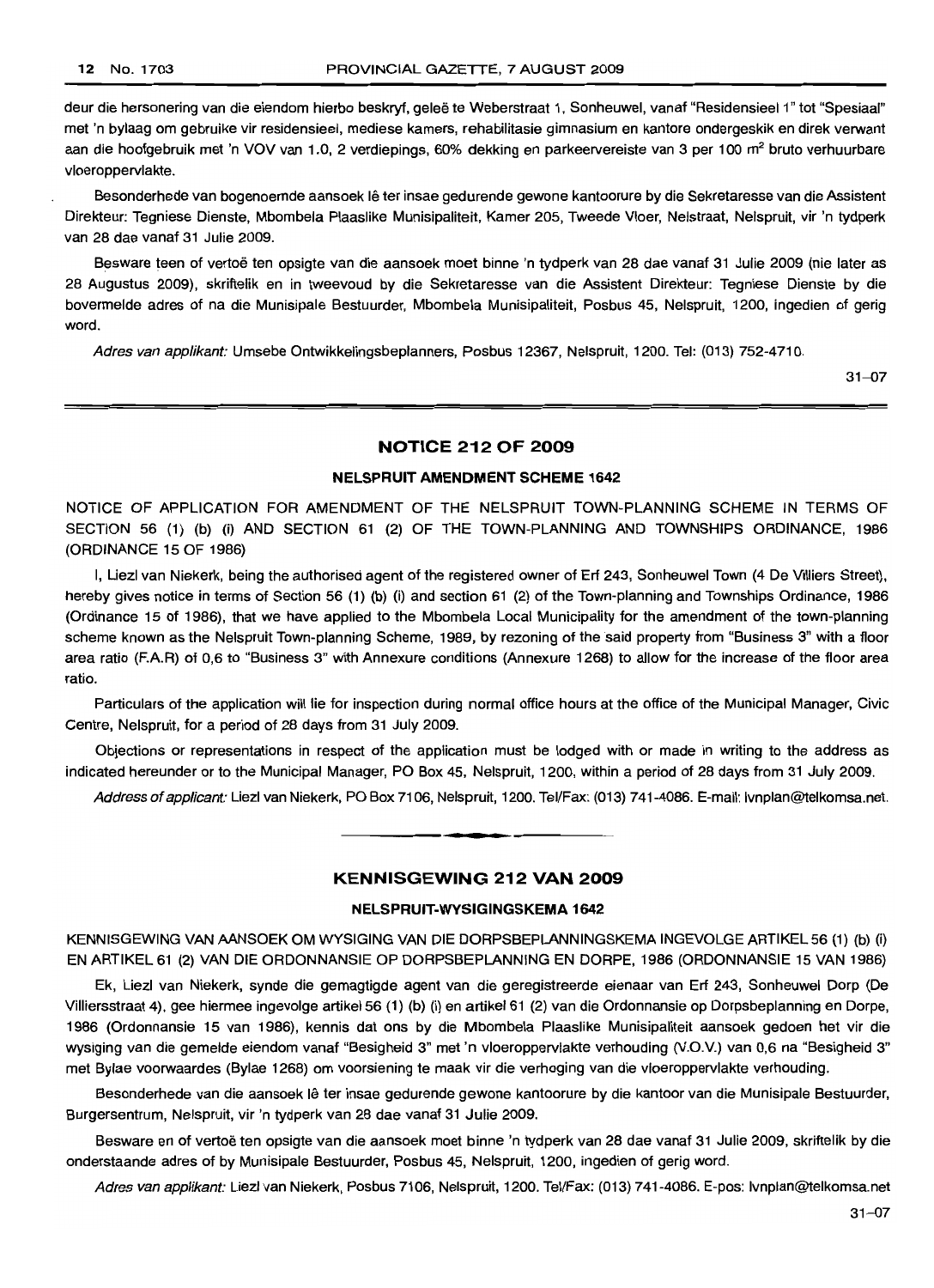# **NOTICE 213 OF 2009**

# **NELSPRUIT AMENDMENT SCHEME 1644**

NOTICE OF APPLICATION FOR AMENDMENT OF THE NELSPRUIT TOWN-PLANNING SCHEME IN TERMS OF SECTION 56 (1) (b) (i) OF THE TOWN-PLANNING AND TOWNSHIPS ORDINANCE, 1986 (ORDINANCE 15 OF 1986)

We, being the prospective owners of Portion 1 of 2744 and Portion 32 of Stand 1533, Sonheuwel Extension 1, hereby give notice in terms of section 56 (b) (i) of the Town-planning and Townships Ordinance, 1986 (Ordinance 15 of 1986), that we have applied to the Mbombela Local Municipality for the amendment of the town-planning scheme known as the Nelspruit Townplanning Scheme, 1989, by rezoning of the said properties in the following manner:

1. Portion 1 of Stand 2744, Sonheuwel Extension 1, from "Residential 2" with a density restriction of 15 dwelling units per hectare, "Private Open Space", "Private Roads" "Place of Public Worship" and "Existing Public Roads" to "Special" for a Boutique Hotel together with Conference Facilities; Place of Refreshment and a Health Spa for own guests only; a Chapel as well as to retain all existing rights.

2. Portion 32 of Stand 1533, Sonheuwel Extension 1, from "Residential 2" with a density restriction of 15 dwelling units per hectare, "Private Open Space", "Private Roads" "Place of Public Worship" and "Existing Public Roads" to "Private Open Space" and "Parking" with a floor area ratio of 0,0.

Particulars of the application will lie for inspection during normal office hours at the office of the Municipal Manager, Civic Centre, Nelspruit, for a period of 28 days from the 31 July 2009.

Objections to or representations in respect of the application must be lodged with, or made in writing to the address as indicated hereunder or to the Municipal Manager, PO Box 45, Nelspruit, 1200, within a period of 28 days from 31 july 2009.

Address of applicant: Sunhill Investments BK, PO Box 12066, Steiltes, 1213. Tel: 082 851 0802.

### **KENNISGEWING 213 VAN 2009**

**.-**

#### **NELSPRUIT-WYSIGINGSKEMA 1644**

KENNISGEWING VAN AANSOEK OM WYSIGING VAN DIE DORPSBEPLANNINGSKEMA INGEVOLGE ARTIKEL 56 (1) (b) (i) VAN DIE ORDONNANSIE OP DORPSBEPLANNING EN DORPE, 1986 (ORDONNANSIE 15 VAN 1986)

Ons, synde die voornemende eienaars van Gedeelte 1 van Erf 2744 en Gedeelte 32 van Erf 1533, Sonheuwel Uitbreiding 1, gee hiermee ingevolge artikel 56 (1) (b) (i) van die Ordonnansie op Dorpsbeplanning en Dorpe, 1986 (Ordonnansie 15 van 1986), kennis dat ons by die Mbombela Plaaslike Munisipaliteit aansoek gedoen het om die wysiging van die Dorpsbeplanningskema, 1989, deur die hersonering van genoemde eiendomme op die volgende wyse:

1. Gedeelte 1 van Erf 2744, Sonheuwel Uitbreiding 1, vanaf "Residensieel 2" met 'n digtheidsbeperking van 15 wooneenhede per hektaar "Privaat Oop Ruimte", "Privaat Paaie" "Plek van Openbare Godsdiensoefening" en "Bestaande Openbare Paaie" na "Spesiaal" vir 'n "Boutique Hotel" tesame met Konferensiefasiliteite, Verversingsplek en 'n Gesondheidsspa vir eie gaste alleenlik; 'n Kapel asook die behoud van aile bestaande regte.

2. Gedeelte 32 van Erf 1533, Sonheuwel Uitbreiding 1, vanaf "Residensieel 2" met 'n digtheidsbeperking van 15 wooneenhede per hektaar, "Privaat Oop Ruimte", "Privaat Paaie" "Plek van Openbare Godsdiensoefening" en "Bestaande Openbare Paaie" na "Privaat Oop Ruimte" en "Parking" met 'n vloeroppervlakte van 0,0.

Besonderhede van die aansoek lê ter insae gedurende gewone kantoorure by die kantoor van die Munisipale Bestuurder, Burgersentrum, Nelspruit, vir 'n tydperk van 28 dae vanaf 31 Julie 2009.

Besware en/of vertos ten opsigte van die aansoek moet binne 'n tydperk van 28 dae vanaf 31 Julie 2009, skriftelik by die onderstaande adres of by die Munisipale Bestuurder, Posbus 45, Nelspruit, 1200, ingedien of gerig word.

Adres van applikant: Sunhill Investments BK, Posbus 12066, Steiltes, 1213. Tel: 082 851 0802.

31-07

#### **NOTICE 214 OF 2009**

#### **WHITE RIVER AMENDMENT SCHEME 317**

NOTICE OF APPLICATION FOR THE AMENDMENT OF THE TOWN-PLANNING SCHEME IN TERMS OF SECTION 56 (1) (b) (i) OF THE TOWN-PLANNING AND TOWNSHIPS ORDINANCE, 1986 (ORDINANCE 15 OF 1986)

We, Nuplan Development Planners, being the authorised agent of the registered owner of Erf 1238, White River Extension 1, hereby gives notice in terms of section 56 (1) (b) (i) of the Town-planning and Townships Ordinance, 1986 (Ordinance 15 of 1986), that we have applied to the Mbombela Local Municipality for the amendment of the town-planning scheme known as the White River Town-planning Scheme, 1985, by the rezoning of the property described above, situated at 51 Frank Townsend Street, from "Residential 1" to "Special" for the purposes of a Guest House.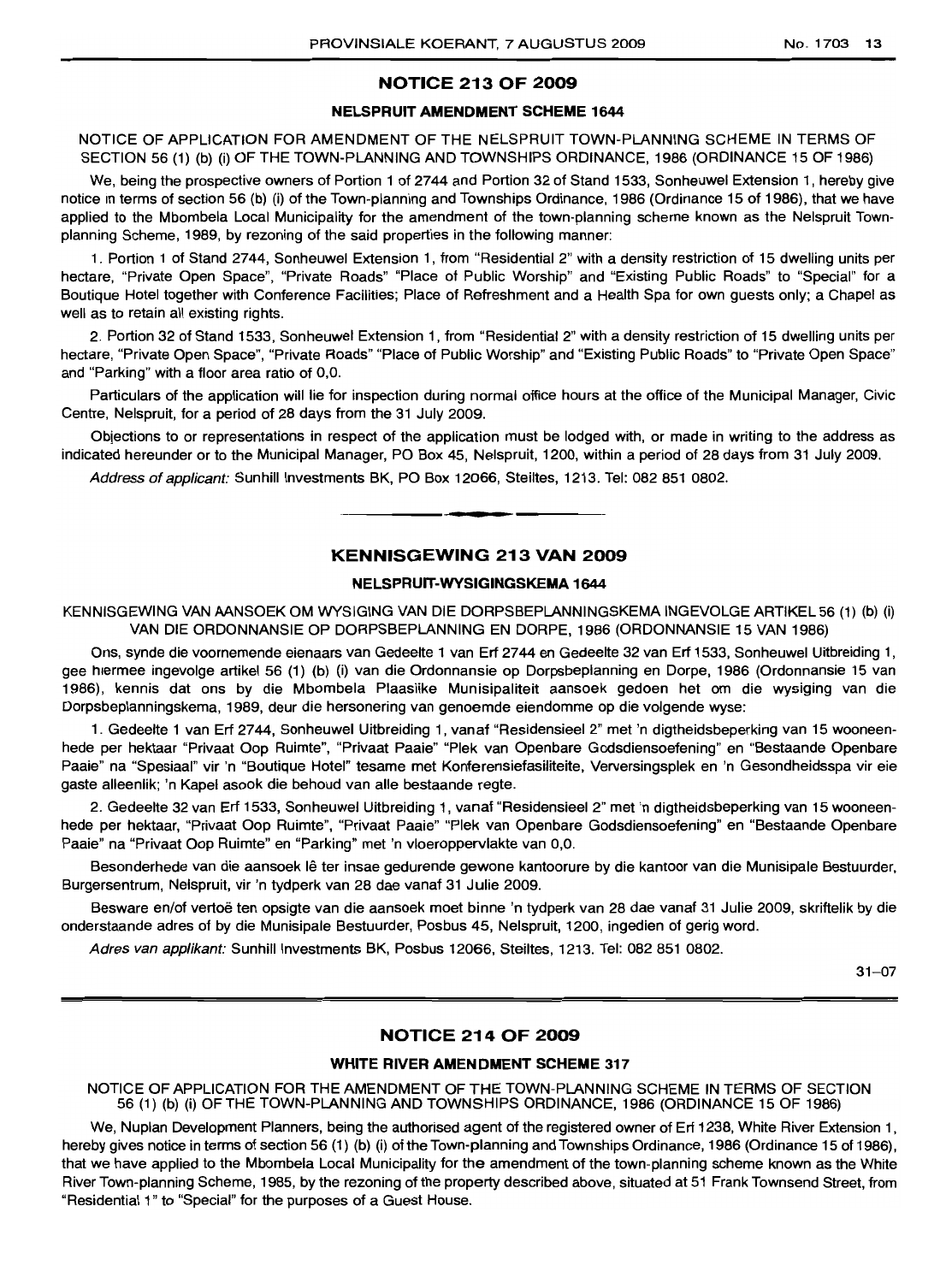Particulars of the application will lie for inspection during normal office hours at the office of the Municipal Manager, Department Urban and Rural Management, Mbombela Local Municipality, Nel Street, Nelspruit, for a period of 28 days from 31 JUly 2009.

Objections to, or representations in respect of the application must be lodged with or made in writing to the Municipal Manager at the above address or at Mbombela Local Municipality, P.O. Box 45, Nelspruit, 1200, within a period of 28 days from 31 July 2009 (no later than 28 August 2009).

Address of agent: Nuplan Development Planners, PO Box 2555, Nelspruit, 1200. Tel: (013) 752-3422. Fax: (013) 752-5795. Ref: MACA-WS-001. E-mail: nuplan@mweb.co.za

# **KENNISGEWING 214 VAN 2009**

**•**

#### **WITRIVIER-WYSIGINGSKEMA 317**

KENNISGEWING VAN AANSOEK OM WYSIGING VAN DORPSBEPLANNINGSKEMA INGEVOLGE ARTIKEL 56 (1) (b) (i) VAN DIE ORDONNANSIE OP DORPSBEPLANNING EN DORPE, 1986 (ORDONNANSIE 15 VAN 1986)

Ons, Nuplan Development Planners, synde die gemagtigde agent van die geregistreerde eienaar van Erf 1238, Witrivier Uitbreiding 1, gee hiermee ingevolge artikel 56 (1) (b) (i) van die Ordonnansie op Dorpsbeplanning en Dorpe, 1986 (Ordonnansie 15 van 1986), kennis dat ons by die Mbombela Plaaslike Munisipaliteit aansoek gedoen het om die wysiging van die dorpsbeplanningskema, bekend as Witrivier-dorpsbeplanningskema, 1985, deur die hersonering van die eiendomme hierbo beskryf, gelee te Frank Townsendstraat 51, vanaf "Residensieel 1" na "Spesiaal" vir doeleindes van 'n Gaste Huis.

Besonderhede van bogenoemde aansoek lê ter insae gedurende gewone kantoorure by die kantoor van die Munisipale Bestuurder, Departement Stedelike en Landelike Bestuur, Mbombela Plaaslike Munisipaliteit, Burgersentrum, Nelstraat, Nelspruit, vir 'n tydperk van 28 dae vanaf 31 Julie 2009.

Besware teen of vertoe ten opsigte van die aansoek moet binne 'n tydperk van 28 dae vanaf 31 Julie 2009 (nie later as 28 Augustus 2009), skriftelik by of tot die Munisipale Bestuurder by bovermelde adres of, Mbombela Plaaslike Munisipaliteit, Posbus 45, Nelspruit, 1200, ingedien of gerig word.

Adres van agent: Nuplan Development Planners, Posbus 2555, Nelspruit, 1200. Tel: (013) 752-3422. Faks: (013) 752-5795. Verw: MACA-WS-001. E-mail: nuplan@mweb.co.za

31-07

# **NOTICE 215 OF 2009**

NOTICE OF APPLICATION FOR THE AMENDMENT OF A TOWN-PLANNING SCHEME IN TERMS OF SECTION 56 (1) OF THE TOWN-PLANNING AND TOWNSHIPS ORDINANCE, 1986 (ORDINANCE 15 OF 1986)

#### **PERI-URBAN TOWN-PLANNING AMENDMENT SCHEME 310709**

We, Umsebe Development Planners, represented by Mr BJL van der Merwe, Mr ST Masuku, Mr M Venter and Mr M Loock, being the authorised agent of the owner of Goodman and Robertson Streets, Badplaas, hereby give notice in terms of section 56 (1) of the Town-planning and Townships Ordinance, 1986 (Ordinance 15 of 1986), that we have applied to the Albert Luthuli Local Municipality for the amendment of the Peri-Urban Town-planning Scheme, 1975, for the rezoning of proposed Portion A from "Public Access Road" to "Public Open Space", Proposed Portion 1 of Portion B from "Public Access Road" to "Municipal", Proposed Remainder of Portion B from "Public Access Road" to "Special" for the purposes of a private access road and parking, Proposed Portion 1 and Proposed Remainder of Portion C, Proposed Portions 1, 2, 3 and Remainder of Portion D from "Public Access Road" to "Residential 1", situated at the intersection of Goodman and Robertson Streets in Badplaas.

Particulars of this application will lie for inspection during normal office hours at the office of the Albert Luthuli Local Municipality, situated at 28 Kerk Street, Carolina, for a period of 28 days from 31 July 2009.

Objections to or representations in respect of the application must be lodged with or made in writing and in duplicate to Albert Luthuli Local Municipality, Private Bag X719, Carolina, 1185, within a period of 28 days from 31 July 2009 (no later than 28 August 2009).

Address of applicant: Umsebe Development Planners, PO Box 12367, Nelspruit, 1200. Tel: (013) 752-4710.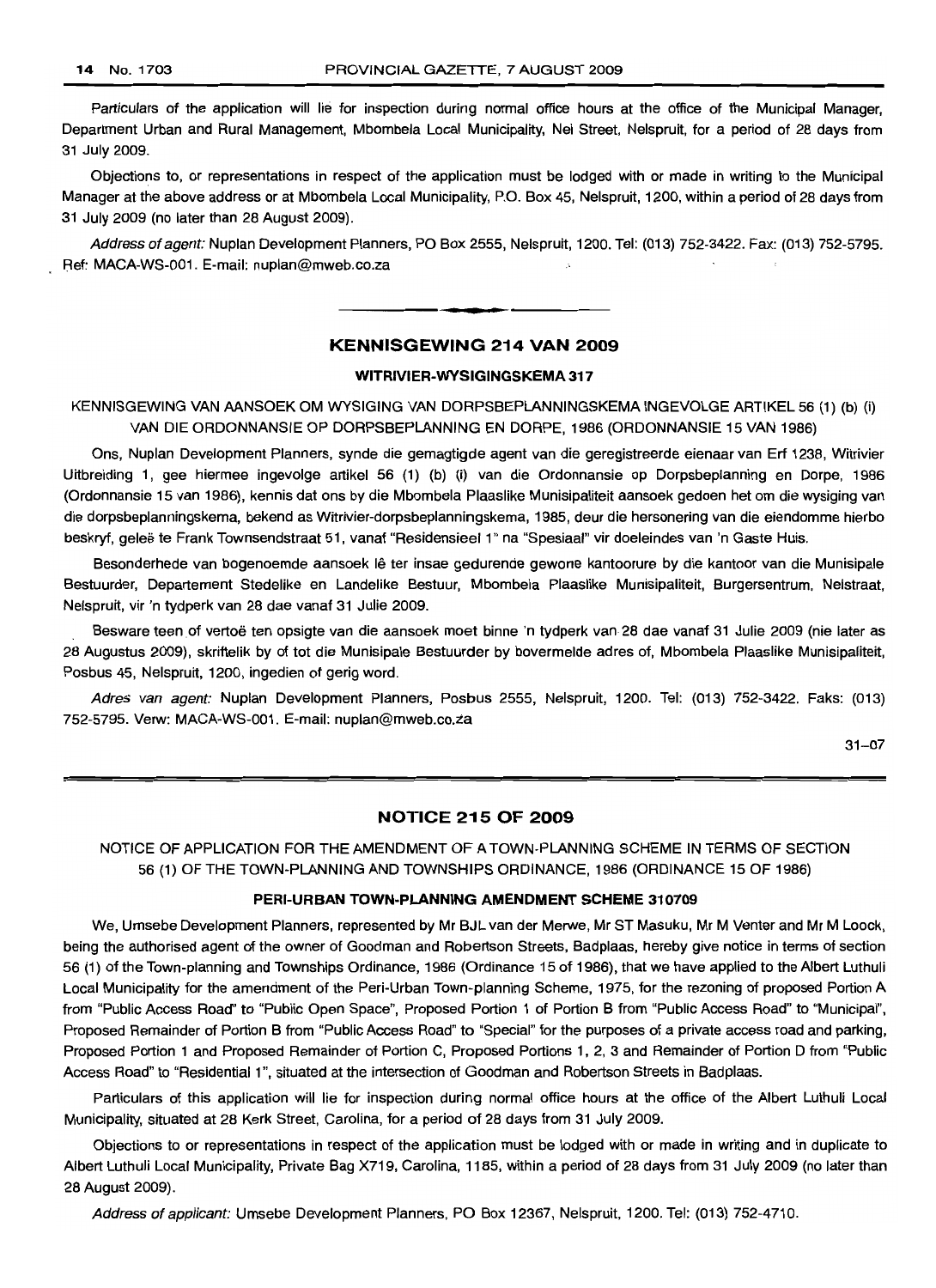# **KENNISGEWING 215 VAN 2009**

KENNISGEWING VAN AANSOEK OM WYSIGING VAN 'N DORPSBEPLANNINGSKEMA INGEVOLGE ARTIKEL 56 (1) VAN DIE ORDONNANSIE OP DORPSBEPLANNING EN DORPE, 1986 (ORDONNANSIE 15 VAN 1986)

# **BUITESTEDELIKE DORPSBEPLANNINGS-WYSIGINGSKEMA 310709**

Ons, Umsebe Ontwikkelingsbeplanners, verteenwoordig deur Mnr BJL van der Merwe, Mnr ST Masuku, Mnr M Venter en Mnr M Loock, synde die gemagtigde agent van die eienaar van Goodmanstraat en Robertsonstraat, gee hiermee kennis ingevolge artikel 56 (1) van Ordonnansie op Dorpsbeplanning en Dorpe, 1986 (Ordonnansie 15 van 1986), dat ons by die Albert Luthuli Plaaslike Munisipaliteit aansoek gedoen het deur die wysiging van die Buitestedelike-dorpsbeplanningskema, 1975, vir die hersonering van die Voorgestelde Gedeelte A vanaf "Publieke Pad" na "Publieke Oop Ruimte", Voorgestelde Gedeelte 1 van Gedeelte B vanaf "Publieke Pad" na "Munisipaal", voorgestelde Restant van Gedeelte B vanaf "Publieke Pad" na "Spesiaat" vir die doeleindes van 'n privaat toegangspad en parkering, Voorgestelde Gedeelte 1 en Voorgestelde Restant van Gedeelte C, Voorgestelde Gedeeltes 1, 2, 3 en Voorgestelde Restant van Gedeelte D vanaf "Publieke Pad" na "Residensieel 1'', gelee by die kruising van Goodman- en Robertsonstraat in Badplaas.

Besonderhede van bogenoemde aansoek Iê ter insae gedurende gewone kantoorure by die Albert Luthuli Plaaslike Munisipaliteit, gelee te Kerkstraat 28, Carolina, vir 'n tydperk van 28 dae vanaf 31 Julie 2009.

Besware teen of vertoe ten opsigte van die aansoek moet binne 'n tydperk van 28 dae vanaf 31 Julie 2009 (nie later as 28 Augustus 2009) skriftelik en in tweevoud by die Albert Luthuli Plaaslike Munisipaliteit by die bovermelde adres of na die Munisipale Bestuurder, Albert Luthuli Plaaslike Munisipaliteit, Privaatsak X719, Carolina, 1185, ingedien of gerig word.

Adres van applikant: Umsebe Ontwikkelingsbeplanners, Posbus 12367, Nelspruit, 1200. Tel: (013) 752-4710.

31-07

### **NOTICE 219 OF 2009**

NOTICE OF APPLICATION FOR AMENDMENT OF TOWN-PLANNING SCHEME IN TERMS OF SECTION 56 (1) (b) (i) OF THE TOWN-PLANNING AND TOWNSHIPS ORDINANCE, 1986 (ORDINANCE 15 OF 1986)

# **STANDERTON AMENDMENT SCHEME 128**

I, G. Nel, being the authorized agent of the owner of Stand 295/2, Standerton, hereby give notice in terms of section 56 (1) (b) (i) of the Town-planning and Townships Ordinance, 1986, that I have applied to the Lekwa Local Municipality for the amendment of the town-planning scheme known as the Standerton Town-planning Scheme, 1995, by the rezoning of the above mentioned property situated in 21A Schwickard Street, from "Residential 1" to "Institution" for educational purposes.

Particulars of the application will lie open for inspection during normal office hours at the office of the Lekwa Council, Standerton, for a period of 28 days from 24 July 2009.

Objections to or representations in respect of the application must be lodged with or made in writing to the Municipal Manager, Lekwa Municipality at P.O. Box 66, Standerton, 2430, within a period of 28 days from 24 July 2009.

# **• KENNISGEWING 219 VAN 2009**

KENNISGEWING VAN AANSOEK OM WYSIGING VAN DORPSBEPLANNINGSKEMA INGEVOLGE ARTIKEL 56 (1) (b) (i) VAN DIE ORDONNANSIE OP DORPSBEPLANNING EN DORPE, 1986 (ORDONNANSIE 15 VAN 1986)

#### **STANDERTON-WYSIGINGSKEMA 128**

Ek, G. Nel, synde die agent van die eienaar van Erf 295/2, Standerton, gee hiermee ingevolge artikel 56 (1) (b) (i) van die Ordonnansie op Dorpsbeplanning en Dorpe, 1986, kennis dat ek by die Lekwa Plaaslike Munisipaliteit aansoek gedoen het om die wysiging van skema bekend as Standerton-dorpsbeplanningskema, 1995, deur die hersonering van die bogenoemde eiendom te Schwickardstraat 21A, vanaf "Residensieel 1" na "Inrigting" vir 'n plek van onderrig.

Besonderhede van die aansoek lê ter insae gedurende normale kantoorure by die kantoor van die Lekwa Plaaslike Munisipaliteit, Standerton, vir 'n verdere tydperk van 28 dae vanaf 24 Julie 2009.

Besware teen of vertoë ten opsigte van die aansoek moet binne 'n tydperk van 28 dae vanaf 24 Julie 2009 skriftelik by die Munisipale Bestuurder, Lekwa Munisipaliteit, Posbus 66, Standerton, 2430, ingedien of gerig word.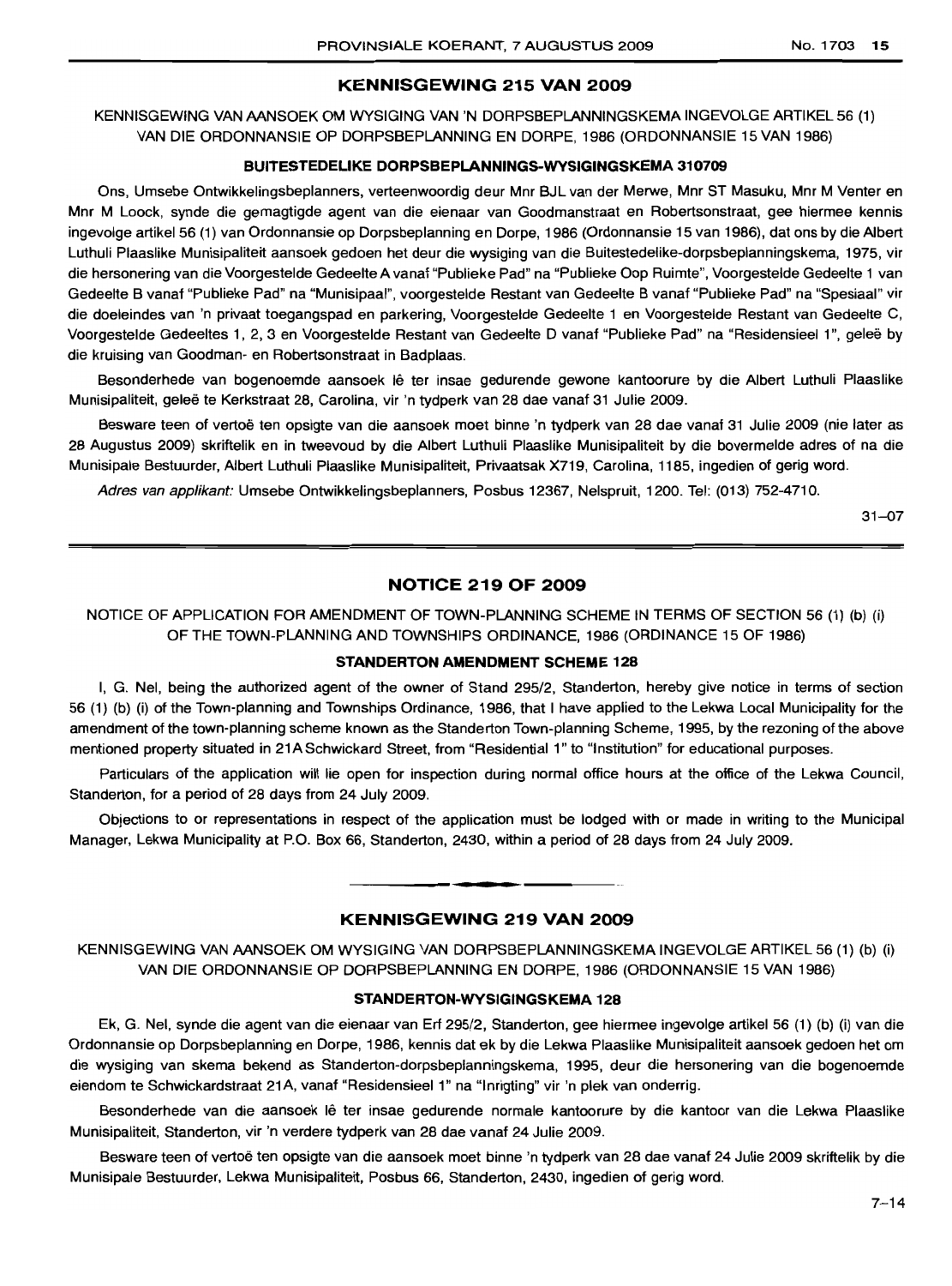# **NOTICE 220 OF 2009**

#### SCHEDULE 8

#### [Regulation **11** (2)]

NOTICE OF APPLICATION FOR AMENDMENT OF TOWN-PLANNING SCHEME IN TERMS OF SECTION 56 (1) (b) (i) OF THE TOWN-PLANNING AND TOWNSHIPS ORDINANCE, 1986 (ORDINANCE 15 OF 1986)

#### **AMENDMENT SCHEME 350**

I, Johannes Jacobus Meiring, being the authorized agent of the owner of Remainder of Erf 265, Township of Middelburg, hereby give notice in terms of section 56 (1) (b) (i) of the Town-planning and Townships Ordinance, that I have applied to the Steve Tshwete Local Municipality for the amendment of the town-planning scheme known as Steve Tshwete Town-planning Scheme, 2004, by the rezoning of the property described above, situated on Voortrekker Street, from "Business 4" to "Business 4" with amended conditions.

Particulars of the application will lie for inspection during normal office hours at the office of the Town Secretary, Room C314, Municipal Building, Middelburg, for a period of 28 days from 7 August 2009.

Objections to or representations in respect of the application must be lodged with or made in writing to the Secretary at the above address or at P O Box 14, Middelburg, 1050, within a period of 28 days from 7 August 2009.

Address of agent: Johan Meiring, Professional Land Surveyor, P O Box 442, Middelburg, 1050.

# **KENNISGEWING 220 VAN 2009**

**•**

BYLAE 8

[Regulasie 11 (2)]

KENNISGEWING VAN AANSOEK OM WYSIGING VAN DORPSBEPLANNINGSKEMA INGEVOLGE ARTIKEL 56 (1) (b) (i) VAN DIE ORDONNANSIE OP DORPSBEPLANNING EN DORPE, 1986 (ORDONNANSIE 15 VAN 1986)

#### **WYSIGINGSKEMA 350**

Ek, Johannes Jacobus Meiring, synde die gemagtigde agent van die eienaar van Restant van Erf 265, Middelburg Dorp, gee hiermee ingevolge artikel 56 (1) (b) (i) van die Ordonnansie op Dorpsbeplanning en Dorpe, kennis dat ek by die Steve Tshwete Plaaslike Munisipaliteit aansoek gedoen het om die wysiging van die dorpsbeplanningskema bekend as Steve Tshwete-dorpsbeplanningskema, 2004, deur die hersonering van die eiendom hierbo beskryf, gelee te Voortrekkerstraat van "Besigheid 4" na "Besigheid 4" met gewysigde voorwaardes.

Besonderhede van die aansoek lê ter insae gedurende gewone kantoorure by die kantoor van die Stadsekretaris, Kamer C314, Munisipale Gebou, Middelburg, vir 'n tydperk van 28 dae vanaf 7 Augustus 2009.

Besware of vertoë ten opsigte van die aansoek moet binne 'n tydperk van 28 dae vanaf 7 Augustus 2009 skriftelik by of tot die Sekretaris by bovermelde adres of by Posbus 14, Middelburg, 1050, ingedien of gerig word.

Adres van agent: Johan Meiring, Professionele Landmeter, Posbus 442, Middelburg, 1050.

 $7 - 14$ 

#### **NOTICE 221 OF 2009**

SCHEDULE 8

[Regulation 11 (2)]

NOTICE OF APPLICATION FOR AMENDMENT OF TOWN-PLANNING SCHEME IN TERMS OF SECTION 56 (1) (b) (i) OF THE TOWN-PLANNING AND TOWNSHIPS ORDINANCE, 1986 (ORDINANCE 15 OF 1986)

#### **AMENDMENT SCHEME 351**

I, Johannes Jacobus Meiring, being the authorized agent of the owner of Portion 1 of Erf 104, Township of Middelburg, hereby give notice in terms of section 56 (1) (b) (i) of the Town-planning and Townships Ordinance, that I have applied to the Steve Tshwete Local Municipality for the amendment of the town-planning scheme known as Steve Tshwete Town-planning Scheme, 2004, by the rezoning of the property described above, situated on Voortrekker Street, from "Residential 1" to "Residential 2",

Particulars of the application will lie for inspection during normal office hours at the office of the Town Secretary, Room C314, Municipal Building, Middelburg, for a period of 28 days from 7 August 2009.

Objections to or representations in respect of the application must be lodged with or made in writing to the Secretary at the above address or at P O Box 14, Middelburg, 1050, within a period of 28 days from 7 August 2009.

Address of agent: Johan Meiring, Professional Land Surveyor, P O Box 442, Middelburg, 1050.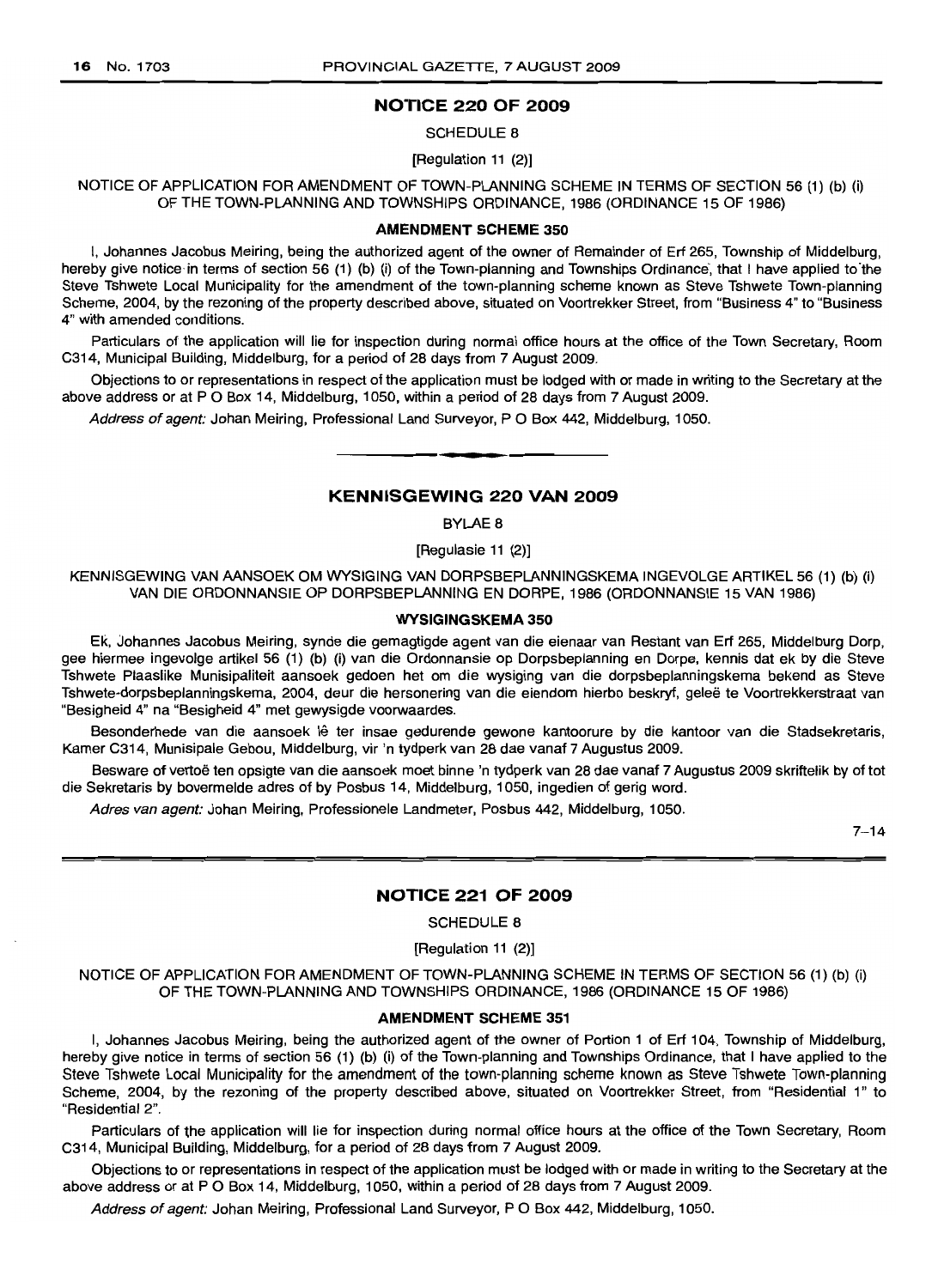# **KENNISGEWING 221 VAN 2009**

BYLAE 8

[Regulasie 11 (2)]

KENNISGEWING VAN AANSOEK OM WYSIGING VAN DORPSBEPLANNINGSKEMA INGEVOLGE ARTIKEL 56 (1) (b) (i) VAN DIE ORDONNANSIE OP DORPSBEPLANNING EN DORPE, 1986 (ORDONNANSIE 15 VAN 1986)

#### **WYSIGINGSKEMA 351**

Ek, Johannes Jacobus Meiring, synde die gemagtigde agent van die eienaar van Gedeelte 1 van Erf 104, Middelburg Dorp, gee hiermee ingevolge artikel 56 (1) (b) (i) van die Ordonnansie op Dorpsbeplanning en Dorpe, kennis dat ek by die Steve Tshwete Plaaslike Munisipaliteit aansoek gedoen het om die wysiging van die dorpsbeplanningskema bekend as Steve Tshwete-dorpsbeplanningskema, 2004, deur die hersonering van die eiendom hierbo beskryf, gelee te Voortrekkerstraat van "ResidensieeI1" na "Residensieel 2".

Besonderhede van die aansoek lê ter insae gedurende gewone kantoorure by die kantoor van die Stadsekretaris, Kamer C314, Munisipale Gebou, Middelburg, vir 'n tydperk van 28 dae vanaf 7 Augustus 2009.

Besware of vertoë ten opsigte van die aansoek moet binne 'n tydperk van 28 dae vanaf 7 Augustus 2009 skriftelik by of tot die Sekretaris by bovermelde adres of by Posbus 14, Middelburg, 1050, ingedien of gerig word.

Adres van agent: Johan Meiring, Professionele Landmeter, Posbus 442, Middelburg, 1050.

7-14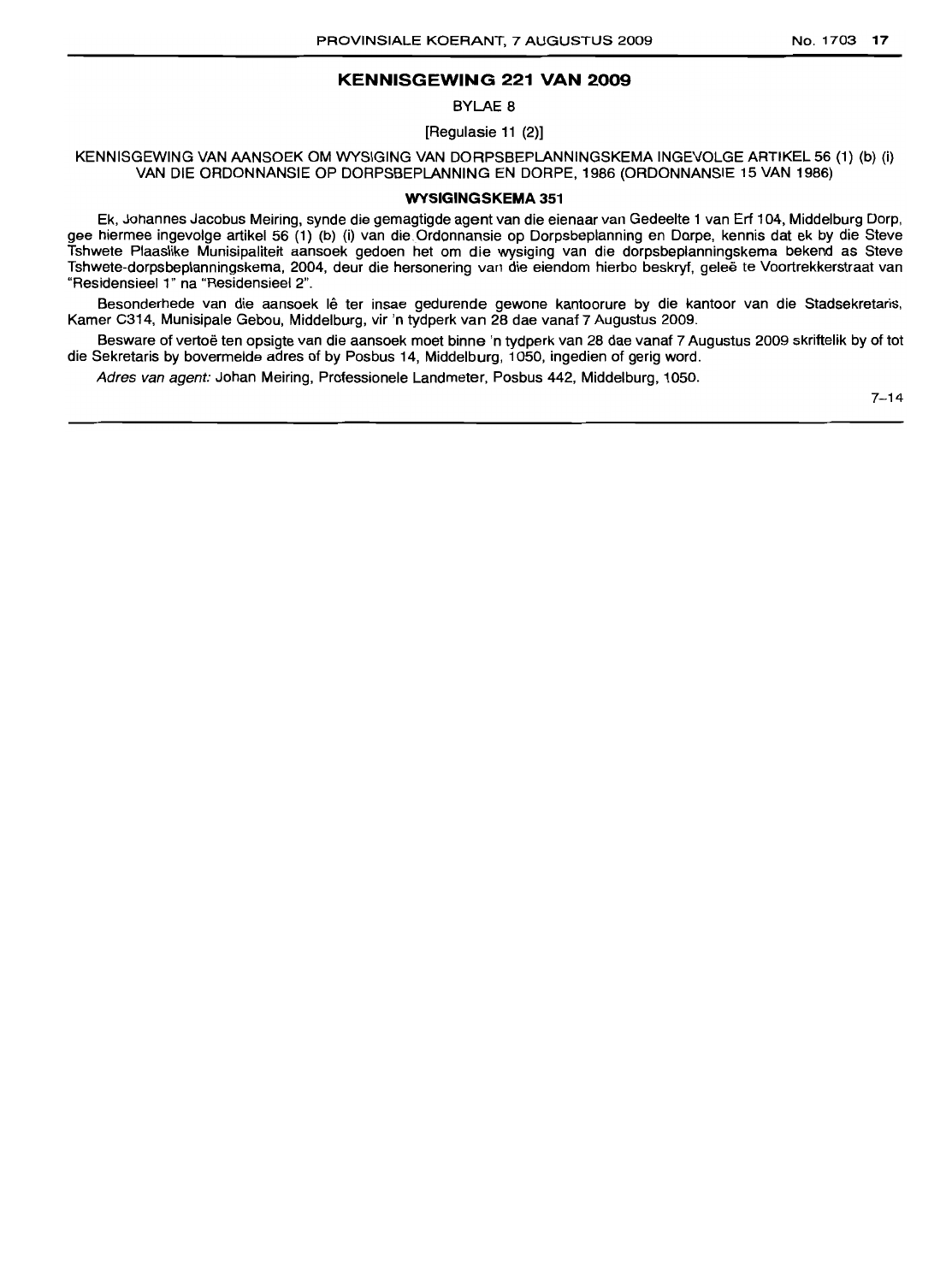# **NOTICE 222 OF 2009**

#### PROCLAMATION

In terms of section 49(1) of the Deeds Registries Act, 1937 (Act 47 of 1937), read with section 88(1) of the Townplanning and Townships Ordinance, 1986 (Ordinance 15 of 1986), I hereby extend the boundaries of Lydenburg Extension 22 Township to include Portion 188 (A portion of portion 92) of the farm Sterkspruit 33 J.T., subject to the conditions set out in the Schedule hereto.

Given under my Hand at Nelspruit on this 10th day of September Two Thousand and Eight.

#### ADMINISTRATOR

DALA 15/3/1/1/31 [10]

#### SCHEDULE

#### 1. CONDITIONS OF EXTENSION

- (1) ENGINEERING SERVICES The erf owner shall make the necessary arrangements with the local authority in regard to the provision of engineering services in terms of section 88(3)(b)(i) of Ordinance 15 of 1986.
- (2) DISPOSAL OF EXISTING CONDITIONS OF TITLE All erven shall be made subject to existing conditions and servitudes, if any, including the reservation of rights to minerals, but excluding -

"DIE voormalige Gedeelte van die plaas Sterkspruit 33 J.T. waarvan die eiendom hieronder gehou, 'n deel uitmaak, is geregtig en onderhewig aan:

- (a) HET servituut dat niemand het recht zal hebben om het water, voren of dammen te belemmeren blivnde zilks ten dienste van aile bewoners van de plaats Sterkspruit 33, ook ten opzichte van de watervoor en dam vroeger in gebruik van PHllLiPPUS JEREMIAS COETSER, PIETER WILLEM COETSER EN ABRAHAM JOHANNES ESPAG, zoals meer ten volle omschreven in het gezamenlik Testament *van* wijlen JOHANNES MATTHYS DE BEER en ELSJE MAGDALENA DE BEER, gebore JORDAAN, gedateerd te STERKSPRUIT op de 25ste September 1872 en gevijld by transport akte 3933/1895.
- (b) ZEKER servituut met betrekking tot water, weiding en houtkappen ten faveure van gedeelten *van* voormelde plaats groot respektievelik 37,5946 hektaar, 30,2388 hektaar, 32,9836 hektaar en 36,4739 hektaar, getransporteerd krachtens transport akten T1196/1892, T1198/1972, T4174/1910, T8614/1912 en T2301/1913, als beperkt door order van het Hof gedateerd de 9de September 1917, en zoals ten volle omschreven in notariele akte K23/1916 5."
- (3) DEMOLITION OF BUILDINGS AND STRUCTURES The erf owner shall at his own expense cause all existing buildings and structures situated within the building line reserves, side spaces or over common boundaries to be demolished to the satisfaction of the local authority when required by the local authority to do so.

# 2. CONDITIONS OF TITLE

All *erven* shall be subject to the following conditions imposed by the local authority in terms of the provisions of the Town Planning and Townships Ordinance, 1986.

- (1) The erf is subject to a servitude, 2m wide, in favour of the local authority, for sewerage and other municipal purposes, along any two boundaries other then a street boundary and, in the case of a pan-handle erf, an additional servitude for municipal purposes 2m wide across the access portion of the erf, if and when required by the local authority: Provided that the local authority may dispense with any such servitude.
- (2) No building or other structure shall be erected within the aforesaid servitude area and no largerooted trees shall be planted within the area of such servitude or within 2m thereof.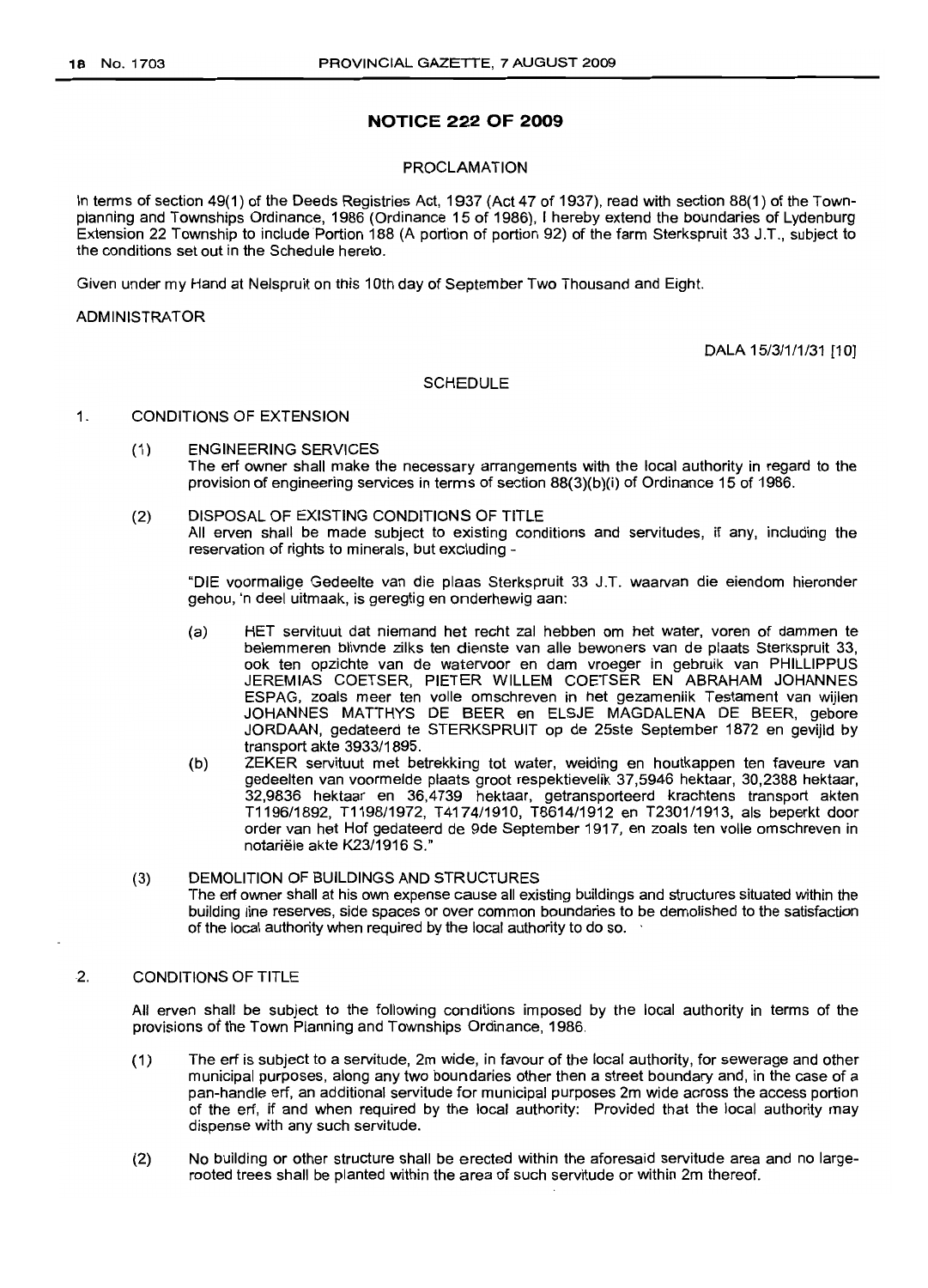(3) The local authority shall be entitled to deposit temporarily on the land adjoining the aforesaid servitude such material as may be excavated by it during the course of the construction, maintenance or removal of such sewerage mains and other works as it, in its discretion may deem necessary and shall further be entitled to reasonable access to the said land for the aforesaid purpose subject to any damage done during the process of the construction, maintenance or removal of such sewerage mains and other works being made good by the local authority.

# **KENNISGEWING 222 VAN 2009**

**•**

#### PROKLAMASIE

Ingevolge artikel 49(1) van die Registrasie van Aktes Wet, 1937 (Wet 47 van 1937), gelees met artikel 88(1) van die Ordonnansie op Dorpsbeplanning en Dorpe, 1986 (Ordonnansie 15 van 1986), brei ek hiermee die grense van die Dorp Lydenburg Uitbreiding 22 uit deur Gedeelte 188 ('n Gedeelte van Gedeelte 92) van die plaas Sterkspruit 33 J.T., daarin op te neem, onderworpe aan die voorwaardes uiteengesit in die aangehegte Bylae.

Gegee onder my Hand te Nelspruit op hede die 1Ode dag van September Twee Duisend en Agt.

#### ADMINISTRATEUR

DALA 15/3/1/1/31 [10]

#### BYLAE

#### 1. VOORWAARDES VAN UITBRE1DING

- (1) INGENIEURSDIENSTE Die erfeienaar moet die nodige reelings met die plaaslike bestuur tref in verband met die voorsiening van ingenieursdienste ooreenkomstig artikel 88(3)(b)(i) van Ordonnansie 15 van 1986.
- (2) OPHEFFING VAN BESTAANDE TITELVOORWAARDES Aile erwe moet onderworpe gemaak word aan bestaande voorwaardes en serwitute, as daar is, met inbegrip van die voorbehoud van die regte op minerale, maar uitgesonderd:

"DIE voormalige Gedeelte van die plaas Sterkspruit 33 J.T. waarvan die eiendom hieronder gehou, 'n deel uitmaak, is geregtig en onderhewig aan: .

- (a) HET servituut dat niemand het recht zal hebben om het water, voren of dammen te belemmeren blivnde zilks ten dienste van alle bewoners van de plaats Sterkspruit 33, ook ten opzichte van de watervoor en dam vroeger in gebruik van PHILLIPPUS .IEREMIAS COETSER, PIETER WILLEM COETSER EN ABRAHAM JOHANNES ESPAG, zoals meer ten volle omschreven in het gezamenlik Testament van wijlen JOHANNES MATTHYS DE BEER en ELSJE MAGDALENA DE BEER, gebore JORDAAN, gedateerd te STERKSPRUIT op de 25ste September 1872 en gevijld by transport akte 3933/1895.
- (b) ZEKER servituut met betrekking tot water, weiding en houtkappen ten faveure van gedeelten van voormelde plaats groat respektievelik 37,5946 hektaar, 30,2388 hektaar, 32,9836 hektaar en 36,4739 hektaar, getransporteerd krachtens transport akten T1196/1892, T1198/1972, T4174/1910, T8614/1912 en T2301/1913, als beperkt door order van het Hof gedateerd de 9de September 1917, en zoals ten volle omschreven in notariele akte K23/1916 S."

#### (3) SLOPING VAN GEBOUE EN STRUKTURE Die dorpseienaar moet op eie koste aile bestaande geboue en strukture wat binne boulynreserwes, kantruimtes of oor gemeenskaplike grense geleë is, laat sloop tot bevrediging van die plaaslike bestuur wanneer die plaaslike bestuur dit vereis.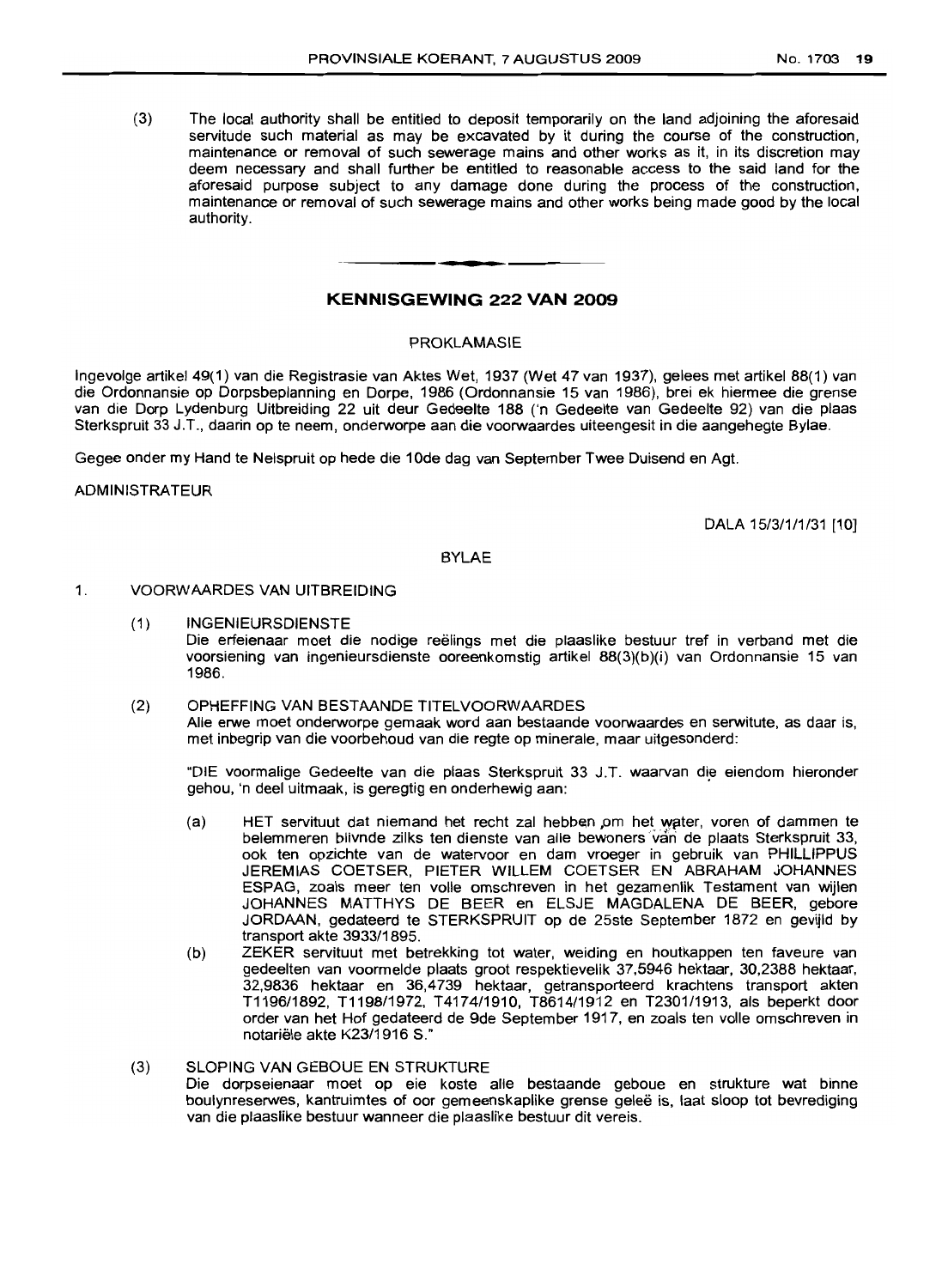#### 2. TITELVOORWAARDES

Alle erwe behalwe is onderworpe aan die voorwaardes opgelê deur die Administrateur kragtens die bepalings van die Ordonnansie op Dorpsbeplanning en Dorpe, 1986.

- (1) Die erf is onderworpe aan 'n serwituut 2m breed, vir riolerings- en ander munisipale doeleindes, ten gunste van die plaaslike bestuur, langs enige twee grense, uitgesonderd 'n straatgrens en, in die geval van 'n pypsteelerf, 'n addisionele serwituut vir munisipale doeleindes 2m breed oor die toeqanqspedeelte van die erf, indien en wanneer verlang deur die plaaslike bestuur: Met dien verstande dat die plaaslike bestuur van enige sodanige serwituut mag afsien.
- (2) Geen gebou of ander struktuur mag binne die voornoemde serwituutgebied opgerig word nie en geen grootwortelbome mag binne die gebied van sodanige serwituut of binne 'n afstand van 2m daarvan geplant word nie.
- (3) Die plaaslike bestuur is geregtig am enige materiaal wat deur hom uitgegrawe word tydens die aanleg, onderhoud of verwydering van sodanige rioolhoofpypleidings en ander wat hy volgens goeddunke noodsaaklik ag, tydelik te plaas op die grand wat aan die voornoemde serwituut grens en voorts is die plaaslike bestuur geregtg tot redelike toegang tot genoemde grond vir die voornoemde doel, onderworpe daaraan dat die plaaslike bestuur enige skade vergoed wat gedurende die aanleg, onderhoud of verwyderings van sodanige rioolhoofpypleidings en ander werke veroorsaak word.

# **NOTICE 223 OF 2009**

#### LYDENBURG AMENDMENT SCHEME 254/95

The Administrator hereby declares, in terms of the provisions of Section 125(1)(c) of the Town-planning and Townships Ordinance, 1986, that he has approved an amendment scheme, being an amendment of Lydenburg Town Planning Scheme 1995, comprising the same land as that by which the boundaries of Lydenburg Extension 22 township are being extended.

Map 3 and the scheme clauses of the amendment scheme are filed with the Director: Land Administration, Department of Agriculture and Land Administration, Land Administration Directorate, Mpumalanga Provincial Government, Simunye Building, Corner DeWaal and Anderson Street, Nelspruit, Mpumalanga, 1200, as well as the Director: Technical and Engineering Services, Thaba Chweu Municipality (Lydenburg Administrative Unit), c/o Viljoen and Sentraal Streets, Lydenburg.

The amendment is know as Lydenburg Amendment Scheme 254/95.

DALA 15/3/1/1/31 [10] (254/95)

# **KENNISGEWING 223 VAN 2009**

#### LYDENBURG WYSIGINGSKEMA 254/95

Die Administrateur verklaar hiermee, ingevolge die bepaling van Artikel 125(1)(c) van die Ordonnansie op Dorpsbeplanning en Dorpe, 1986, dat hy 'n wysigingskema, synde 'n wysiging van Lydenburg Dorpsbeplanningskema 1995 wat uit dieselfde grond bestaan as dit waarmee die grense van die dorp Lydenburg Uitbreiding 22 uitgebrei word, goedgekeur het.

Kaart 3 en die skemaklousules van die wysigignskema word in bewaring gehou deur die Direkteur: Grond Administrasie, Mpumalanga Pravinsiale Regering, Simunye Gebou, hoek van De Waal en Andersonstrate, Nelspruit, Mpumalanga, 1200 asook die Direkteur: Tegniese en Ingenieursdienste, Thaba Chweu Munisipaliteit (Lydenburg Administratiewe Eenheid), hoek van Viljoen en Sentraalstrate, Lydenburg.

Die wysiging staan bekend as Lydenburg Wysigingskema 254/95.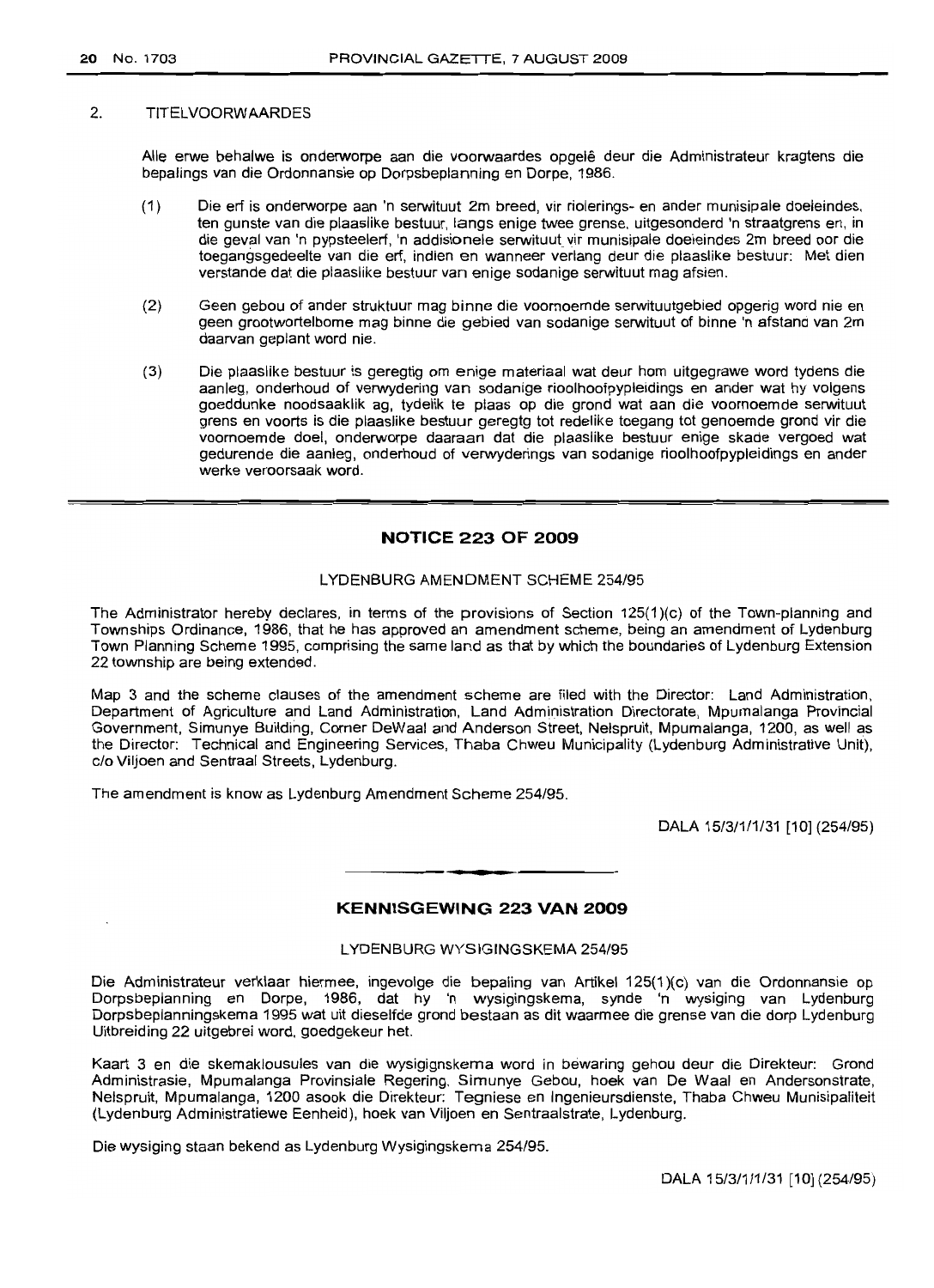# **NOTICE 224 OF 2009**

# **MPUMALANGA GAMBLING ACT, 1995 (AS AMENDED) APPLICATIONS FOR SITE OPERATOR LICENCES:**

Notice is hereby given that the following businesses, intends submitting applications to the Mpumalanga Gambling Board for site operator licenses, to operate gambling machines. These applications will be open for public inspection and objection at the offices of the Board from 31 July 2009 to 31 August 2009.

Site Owner, Name of business, Id Number, Address:

- 1. Aaron Mashaba -t/a Jazz Palace
- Id: 6010035312084 , Stand no 1115 ext 1, Hlananikahle, Kwaguqua, Witbank
- 2. Nelson Fana Fana Abel, t/a Sandton Valley Tavern
- Id: 7110105643084, Stand no 873 ext 3 Hlananikahle, Kwaguqua, Witbank
- 3. Jabulani Motha, t/a Mojajo Tavern
- Id: 7211145613085, Stand no 6599 ext 10 Hlananikahle, Kwaguqua, Witbank
- 4. Mathokgo HendrickMasha t/a 2x2 Tavern
- Id: 6412225310086, Stand 6964 ext 11 Hlananikahle, Kwaguqua, Witbank
- 5. Manzini Geneeral Dealer & Tavern
- Reg: 2007/015756/23, stand no 8158 ext 5  $7<sup>th</sup>$  avenue, Mhluzi, Middelburg
- 6. Mokgolokoane Eric Sergole, t/a Home Talk Tavern
- Id: 6205195604086, stand no 15785 ext 15 Embalenhle, Secunda
- 7. Oupa Johannes Mofokeng, t/a Oupa Tavern
- Id: 6602035268082, stand 10045 ext 14 Embalenhle, Secunda
- 8.Endumbeni Restaurant
- Reg: 2007/181196/23, 2278/49 Chris Hani Street, Kanyamazane
- 9. Tin Cup Live Lounge
- Reg: 2001/055508/23, 440 R Tambo Road, Witbank
- 10. Always Good to Invest 40, t/a Funchal Café
- Reg: 2006/219066/23, 9b Bester Street, Nelspruit
- 11. Golden Pond Trading, t/a Club H2
- Reg: 2006/011963/07, shop A 20 A Anderson Street, Nelspruit
- 12.Why Not Sports Bar
- Reg: 2008/156974/23, cnr of Longfellow & Malherbe Street, Witbank
- 13. Frederik Ryk Ludolph Neethling, t/a Andrews Restaurant
- Id: 8107225226088, 23 Beukes Street, Hendrina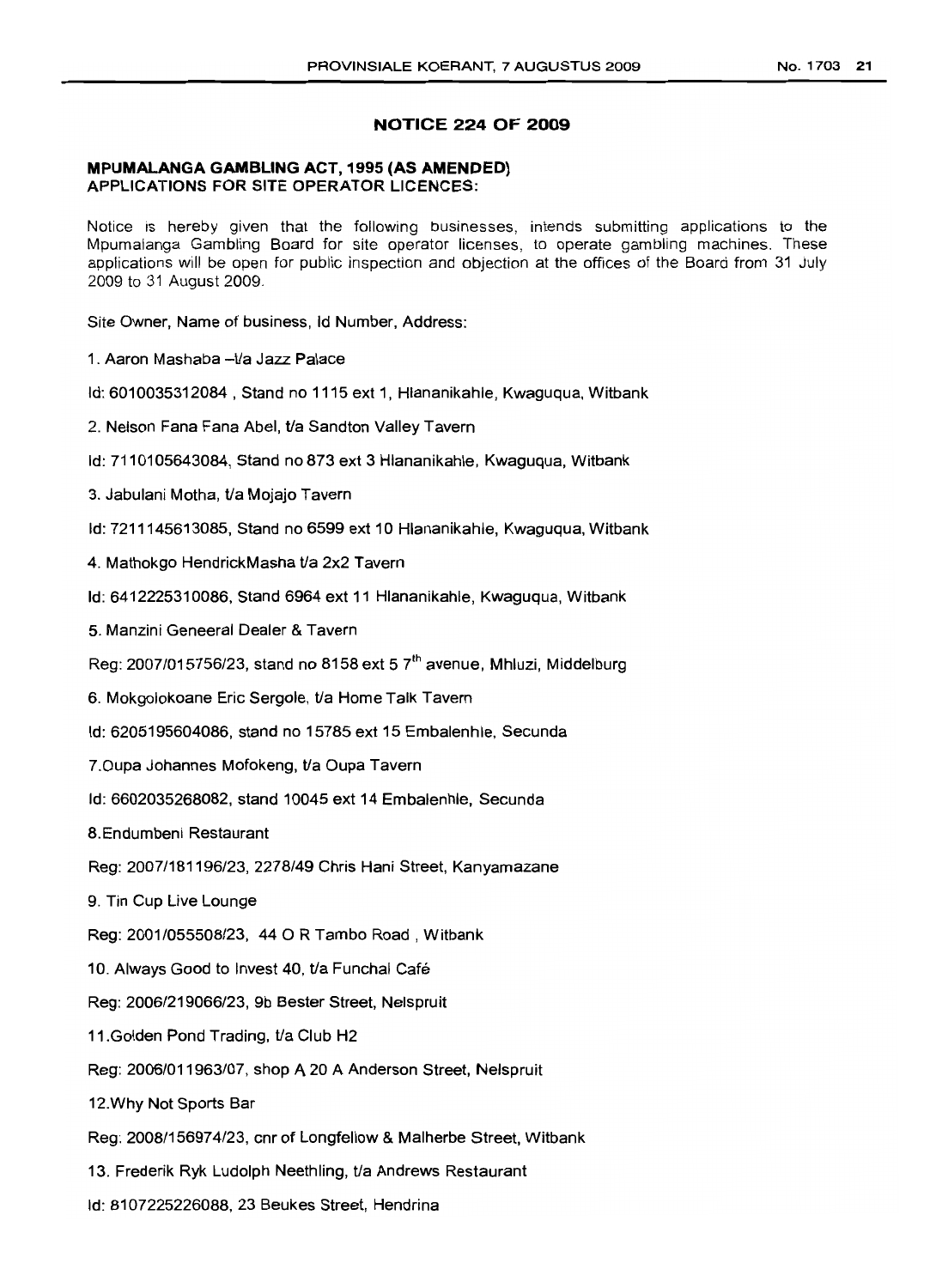14.Doctor Stefans Khanyile, t.a Ghetto House Id: 6804135572088, stand 2962 ext 4 Kwazamokuhle, Hendrina 15. Manuel de Olim, t/a lIanga Eating House Id: 5903145003182, Shop 1, 32 Ruth First Street, Trichardt 16. Ramahlodi William Mhlare, t/a Morwaswi Tavern· Id:5808165853087, stand 1659 Averlon, Mhluzi, Middelburg 17.Ntsoane Elizabeth Sekgobela, tal Star Tavern Id: 6603030693084, stand 476 Sakhelwe, Dullstroom 18.Moses Skosana, t/a Green point Tavern Id: 6902055569082, 440 Vulindlela Street, Phola, Ogies 19. Samuel Ndimphiwe Ntakwende, t/a Tshaka Tavern ld: 6706145376089, stand 1118 Tshaka Street, Lynville, Witbank 20. Masundwini Stanley Mhaule, t/a Mswati Tavern ld: 670125575082, stand 945, Tokologo, Mhluzi, Middelburg 21.Nondou Property Investment, t/a Amazon Restaurant&Pub Reg: 2002/010006/07, Falcon crescent centre, shop 1, Cowen Ntuli ,Street Witbank 22. Temba Manley Mbatsane, T/A Club 2000 Id:5109135605081, stand 60 Kabokweni . Nelspruit 23. Temba Manley Mbatsane, T/A Oriental Restaurant Id:5109135605081, stand 1212 Kabokweni . Nelspruit 24.Clatco Business Investments, t/a Laduma Tavern Reg: 2002/057469/23, Shop1 Dytico Building, 15 Church Street, Middelburg 25. Petros Tsimishe Munandula, t/a Vukuzenzele Tavern Id: 5904035468089 , stand 8014, Joe Modise Street, ext 6 Vosman, Witbank. 26. Otter Mist Trading 1086 CC Reg No: 2006/131727/23, 73 Voortrekker Street, Kinross

Attention is directed to the provisions of Section 26 of the Mpumalanga Gambling Act, 1995 that makes provision for the lodging of written objections or representations in respect of the applications.

Such objections or representations should be lodged with the Chief Executive Officer, Mpumalanga Gambling Board, Private Bag X9908, White River, Mpumalanga, 1240, within one month from 31 July 2009.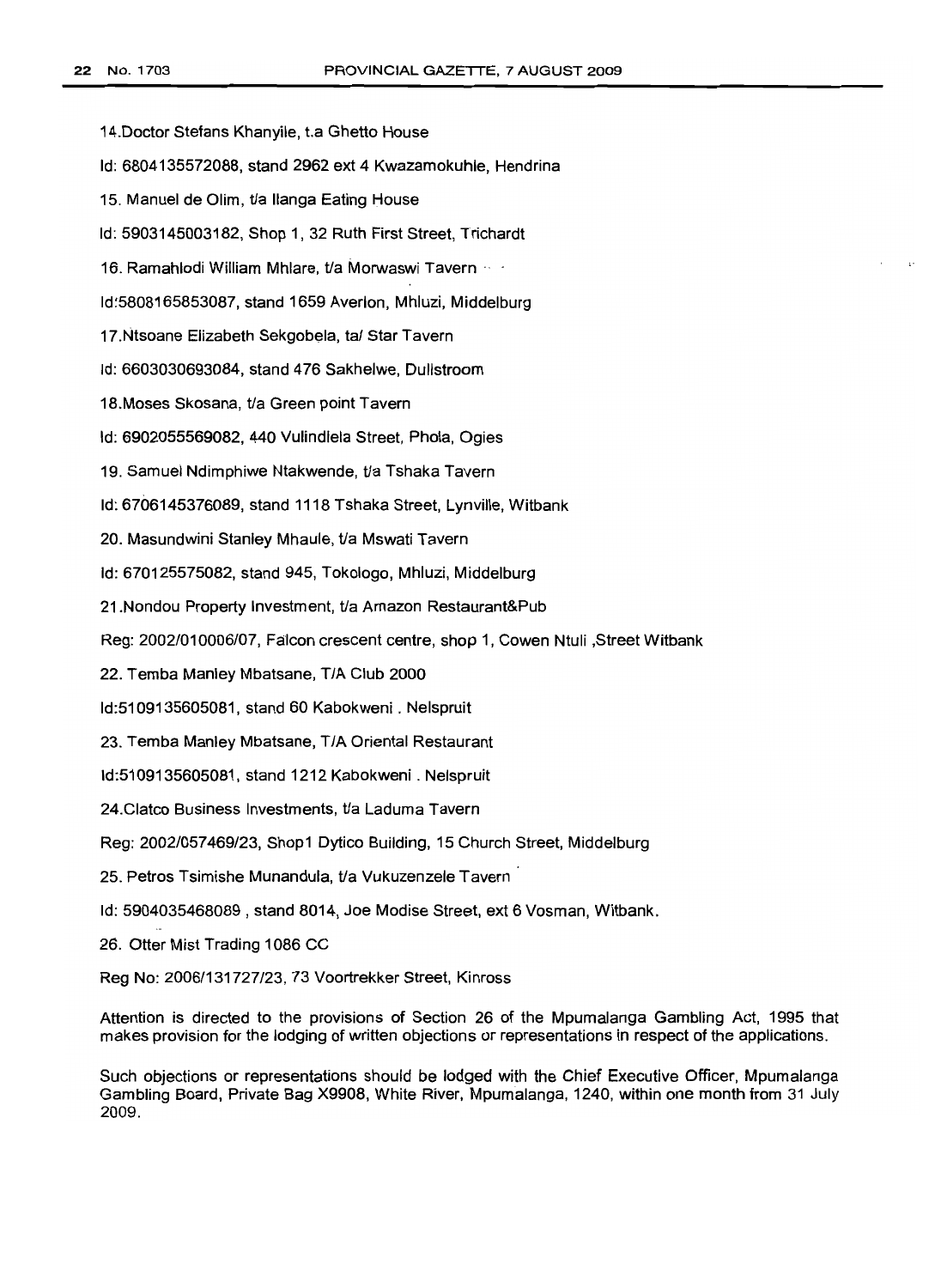# NOTICE 225 OF 2009

# MPUMALANGA GAMBLING ACT,1995 (ACT 51995) AS AMENDED APPLICATION FOR A SITE OPERATOR LICENCE

Notice is hereby given that Charl Van Der Westhuizen Identity no. 770125 5037 083, trading as Zanzi Bar Lounge, intends submitting an application to the Mpumalanga Gambling Board on 07 August 2009 for a Site Operator Licence. The application will be open for public inspection at the office of the Mpumalanga Gambling Board at First Avenue, Private Bag 9908, White River, South Africa, 1240, from 07 August 2009) The purpose of the application is to obtain a licence to operate and keep limited payout machines on the premises, of the aforesaid business. 2) The applicant's business is located at 3 Oosthuise Street, Shop A, Ermelo Mpumalanga .3) The owner of the site Charl Van Der Westhuizen. Attention is directed to the provisions of section 26 of the Mpumalanga Gambling Act, 1995 (Act No.5 of 1995) as amended, which makes provision for submission of written objections in respect of the application. Such objections should be lodged within 30 days from 07 August 2009 with the Chief Executive Officer, of the said Gambling Board whose address is First Avenue, Private Bag 9908, White River, South Africa, 1240.

# NOTICE 226 OF 2009

# MPUMALANGA GAMBLING ACT,1995 (ACT 51995) ASAMENDED APPLICATION FOR A SITE OPERATOR LICENCE

Notice is hereby given that Gritana Country Lodge C.C, Registration 2008/103006/23, trading asGritana Lodge, intends submitting an application to the Mpumalanga Gambling Board on07 August 2009 for a Site Operator Licence. The application will be open for public inspection at the office of the Mpumalanga Gambling Board at First Avenue, Private Bag 9908, White River, South Africa, 1240, from 07 August 2009) The purpose of the application is to obtain a licence to operate and keep limited payout machines on the premises, of the aforesaid business. 2) The applicant's business is located at 8 E Phakamam Block C, kwamaghekeza, Mpumalanga, 3) The owner of the site is Fanyana Ndashe. Attention is directed to the provisions of section 26 of the Mpumalanga Gambling Act, 1995 (Act No.5 of 1995) as amended, which makes provision for submission of written objections in respect of the application. Such objections should be lodged within 30 days from 07 August 2009 with the Chief Executive Officer, of the said Gambling Board whose address is First Avenue, Private Bag 9908, White River, South Africa, 1240.

# NOTICE 227 OF 2009

## MPUMALANGA GAMBLING ACT,1995 (ACT 51995) ASAMENDED APPLICATION FOR A SITE OPERATOR LICENCE

Notice is hereby given that Thelma Nobuntu Hronopoulos dentity no.6710101429080, trading as Nobuntu Eating House, intends submitting an application to the Mpumalanga Gambling Board on 07 August 2009 for a Site Operator Licence. The application will be open for public inspection at the office of the Mpumalanga Gambling Board at First Avenue, Private Bag 9908, White River, South Africa, 1240, from 07 August 209) The purpose of the application is to obtain a licence to operate and keep limited payout machines on the premises, of the aforesaid business. 2) The applicant's business is located at Stand no: Shaft 7, Kinross Mine, Evander, Mpumalanga 3) The owner of the site: Thelma Nobuntu Hronopoulos. Attention is directed to the provisions of section 26 of the Mpumalanga Gambling Act, 1995 (Act No.5 of 1995) as amended, which makes provision for submission of written objections in respect of the application. Such objections should be lodged within 30 days from 07 August 2009 with the Chief Executive Officer, of the said Gambling Board whose address is First Avenue, Private Bag 9908, White River, South Africa, 1240.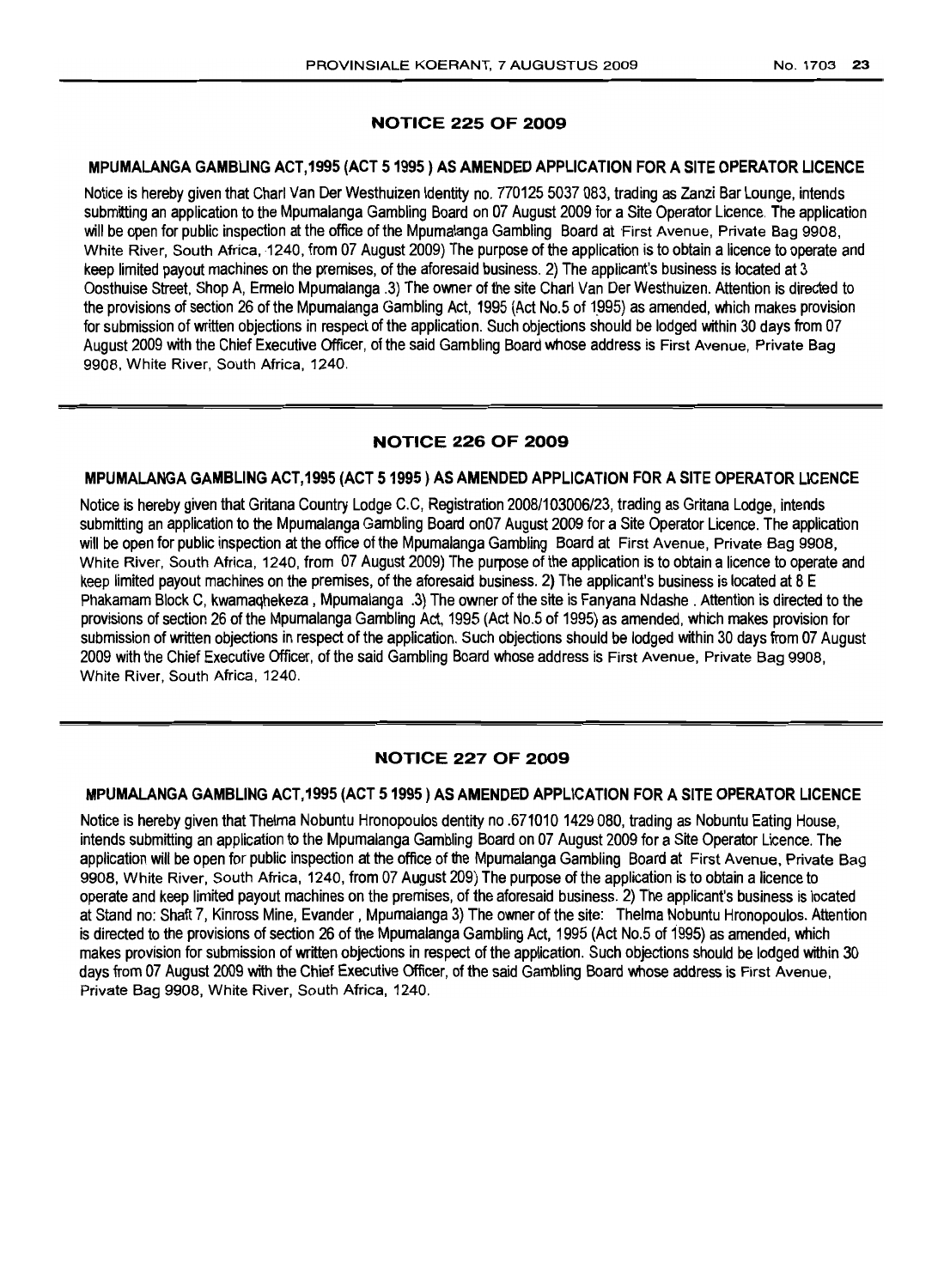# NOTICE 228 OF 2009

# MPUMALANGA GAMBLING ACT,1995 (ACT 51995) ASAMENDED APPLICATION FORASITE OPERATOR LiCENCE

Notice is hereby given that J Zwane Project Management C.C Registration No. 20041117635/23, trading as SNNZ Tavern, intends submitting an application to the Mpumalanga Gambling Board on 07 August 2009 for a Site Operator Licence. The application will be open for public inspection at the office of the Mpumalanga Gambling Board at First Avenue, Private Bag 9908, White River, South Africa, 1240, from 07 August 2009) The purpose ofthe application istoobtain a licence tooperate and keep limited payout machines on the premises, of the aforesaid business. 2) The applicant's business is located at Stand 181 & 182 Burger Street Standerton Mpumalanga .3) The owners of the site are: Daniel Soko, Daniel Mkhulu, and Jabulani Zwane . Attention is directed to the provisions of section 26 of the Mpumalanga Gambling Act, 1995 (Act No.5 of 1995) as amended, which makes provision for submission of written objections in respect of the application. Such objections should be lodged within 30 days from 07 August 2009 with the Chief Executive Officer, of the said Gambling Board whose address is First Avenue, Private Bag 9908, White River, South Africa, 1240.

#### NOTICE 229 OF 2009

#### MPUMALANGA

#### MPLIMALANGA GAMBLING ACT,1995 (ACT 51995) AS AMENDED APPLICATION FOR A SITE OPERATOR LICENCE

Notice is hereby given that Maurice Bezant Identity no. 710821 5068 085, trading as Rooikat Rugby Club, intends submitting an application to the Mpumalanga Gambling Board on 07 August 2009 for a Site Operator Licence. The application will be open for public inspection at the office of the Mpumalanga Gambling Board at First Avenue, Private Bag 9908, White River, South Africa, 1240, from 07 August 2009) The purpose ofthe application istoobtain alicence tooperate and keep limited payout machines on the premises, of the aforesaid business. 2) The applicant's business is located at Lydenburg Sport Grounds ERF 189, Potgieter Street, Mpumalanga .3) The owner ofthe site: Maurice Bezant. Attention isdirected tothe provisions of section 26 of the Mpumalanga Gambling Act, 1995 (Act No.5 of 1995) as amended, which makes provision for submission of written objections in respect of the application. Such objections should be lodged within 30 days from 07 August 2009 with the Chief Executive Officer, of the said Gambling Board whose address is First Avenue, Private Bag 9908, White River, South Africa, 1240.

## NOTICE 230 OF 2009

# MPUMALANGA GAMBLING ACT,1995 (ACT 51995 ) AS AMENDED APPLICATION FOR A SITE OPERATOR LICENCE

Notice is hereby given that Mfana Moses Mabuza Identity No.591001 5474 088, trading as Midway Tavern, intends submitting an application to the Mpumalanga Gambling Board on 07 August 2009 for a Site Operator Licence. The application will be open for public inspection at the office of the Mpumalanga Gambling Board at First Avenue, Private Bag 9908, White River, South Africa, 1240, from 07 August 2009) The purpose of the application is to obtain a licence to operate and keep limited payout machines on the premises, of the aforesaid business. 2) The applicant's business is located at Stand no: 1000 Numbi Gate Road Mpumalanga .3) The owner of the site: Mfana Moses Mabuza. Attention is directed to the provisions of section 26 of the Mpumalanga Gambling Act, 1995 (Act No.5 of 1995) as amended, which makes provision for submission of written objections in respect of the application. Such objections should be lodged within 30 days from 07 August 2009 with the Chief Executive Officer, of the said Gambling Board whose address is First Avenue, Private Bag 9908, White River, South Africa, 1240.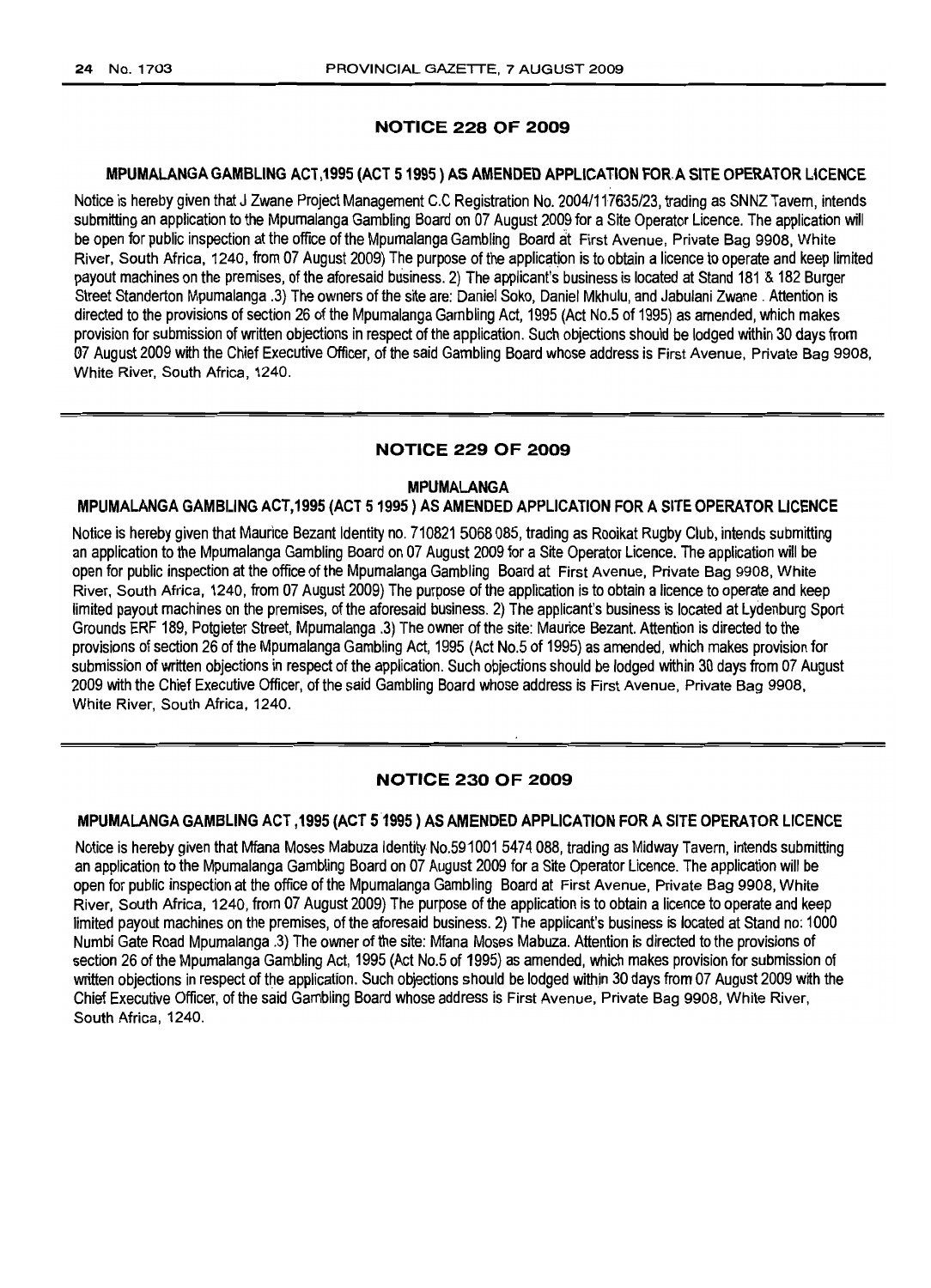# NOTICE 231 OF 2009

# MPUMALANGA GAMBLING ACT,1995 (ACT 51995) ASAMENDED APPLICATION FORASITE OPERATOR LICENCE

Notice is hereby given that CYD Trade C.C Registration 2004/076142/23 trading as Good Lucky Tavern, intends submitting an application tothe Mpumalanga Gambling Board on 07 August 2009 fora Site Operator Licence. The application will be open for public inspection atthe office ofthe Mpumalanga Gambling Board at First Avenue, Private Bag 9908, White River, South Africa, 1240, from 07 August 2009) The purpose of the application is to obtain a licence to operate and keep limited payout machines on the premises, of the aforesaid business. 2) The applicant's business is located at Stand 5/ r15/152, Phosa Ville (Vlakbult) Mpumalanga .3) The owner ofthe site: J L De Jesus Attention isdirected tothe provisions ofsection 26ofthe Mpumalanga Gambling Act, 1995 (Act No.5 of 1995) as amended, which makes provision for submission of written objections in respect of the application. Such objections should be lodged within 30 days from 07 August 2009 with the Chief Executive Officer, of the said Gambling Board whose address is First Avenue, Private Bag 9908, White River, South Africa, 1240.

# NOTICE 232 OF 2009

#### MPUMALANGA GAMBLING ACT,1995 (ACT 51995) AS AMENDED APPLICATION FOR A SITE OPERATOR LICENCE

Notice is hereby given that Boxtel Trading Trading 10, Registration No. 2004/121344/23, trading as Capital Inn, intends submitting an application to the Mpumalanga Gambling Board on 07 August 2009 for a Site Operator Licence. The application will be open for public inspection at the office of the Mpumalanga Gambling Board at First Avenue, Private Bag 9908, White River, South Africa, 1240, from 07 August 2009) The purpose of the application is to obtain a licence to operate and keep limited payout machines on the premises, of the aforesaid business. 2) The applicant's business is located at Stand No. 27 Molen Street, Machado Dorp Mpumalanga .3) The owner of thesite: Pat Baxter. Attention isdirected tothe provisions of section 26 of the Mpumalanga Gambling Act, 1995 (Act No.5 of 1995) as amended, which makes provision for submission of written objections in respect of the application. Such objections should be lodged within 30 days from 07 August 2009 with the Chief Executive Officer, of the said Gambling Board whose address is First Avenue, Private Bag 9908, White River, South Africa, 1240.

# NOTICE 233 OF 2009

#### MPUMALANGA GAMBLING ACT,1995 (ACT 51995) AS AMENDED APPI.ICATION FOR A SITE OPERATOR LICENCE

Notice is hereby given that Phumelela Gaming and leisure (Pty) Ltd Reg 1997/016610/06 trading as Kabokweni Tab, intends submitting an application to the Mpumalanga Gambling Board on 07 August 2009 for a Site Operator Licence. The application will be open for public inspection at the office of the Mpumalanga Gambling Board at First Avenue, Private Bag 9908, White River, South Africa, 1240, from 07 August 2009) The purpose of the application is to obtain a licence to operate and keep limited payout machines on the premises, of the aforesaid business. 2) The applicant's business is located at Stand no: ERF 2987, Shop 3A, Kabokweni, Plaza Mpumalanga .3) The owner of the site: Attention is directed to the provisions of section 26 of the Mpumalanga Gambling Act, 1995 (Act No.5 of 1995) as amended, which makes provision for submission of written objections in respect of the application. Such objections should be lodged within 30 days from 07 August 2009 with the Chief Executive Officer, of the said Gambling Board whose address is First Avenue, Private Bag 9908, White River, South Africa, 1240.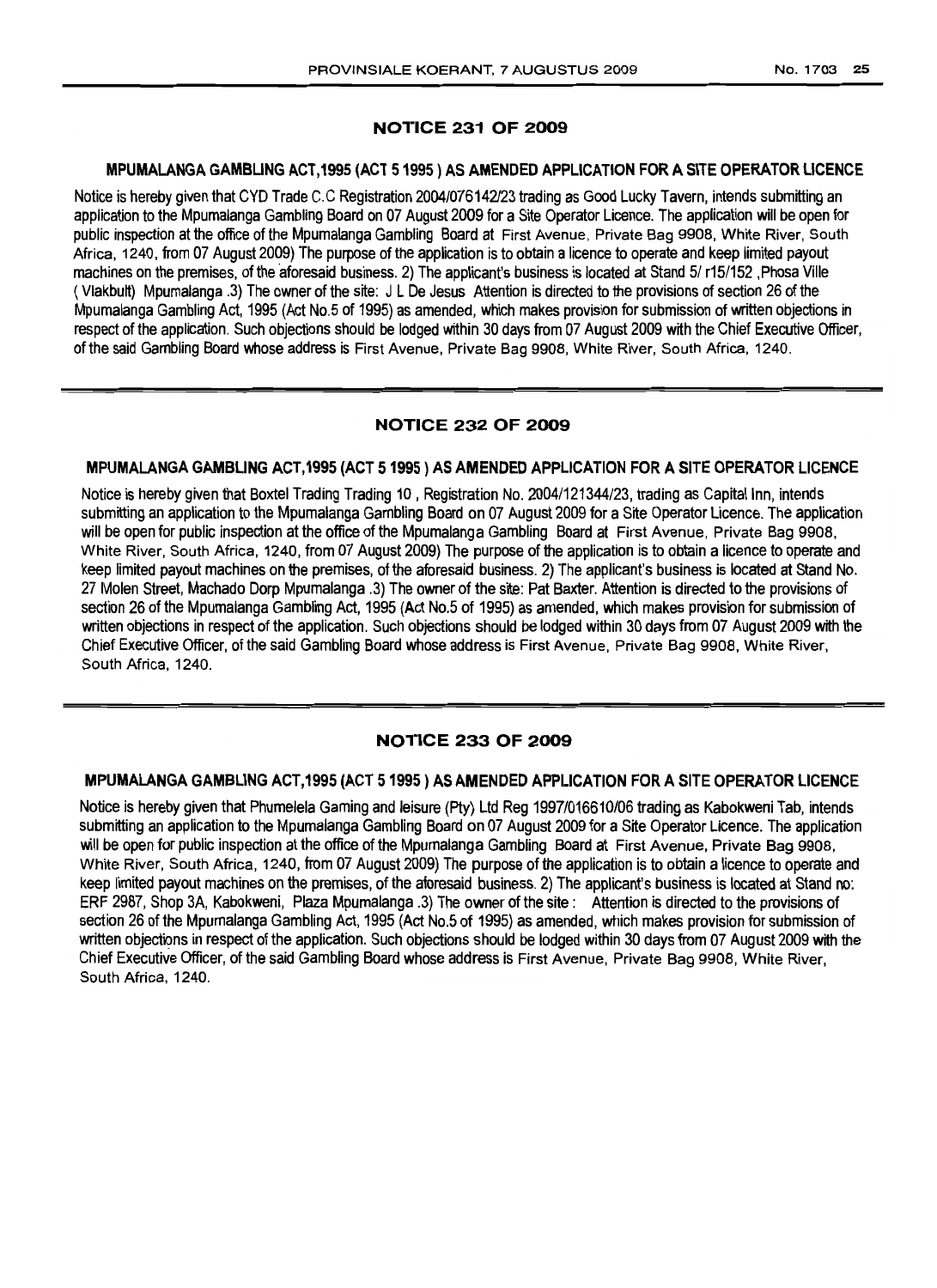# NOTICE 234 OF 2009

#### MPUMALANGA GAMBLING ACT,1995 (ACT 51995) AS AMENDED APPLICATION FOR A SITE OPERATOR LICENCE

Notice is hereby given that Albert Kruger ID: 680712 5028 086 trading as Liquor Palace Pub & Restaurant, intends submitting an application to the Mpumalanga Gambling Board on 07 August 2009 for a Site Operator Licence. The application will be open for public inspection at the office of the Mpumalanga Gambling Board at First Avenue, Private Bag 9908, White River, South Africa, 1240, from 07 August 2009) The purpose of the application is to obtain a licence to operate and keep limited payout machines on the premises, of the aforesaid business. 2) The applicant's business is located at Kerk Street 48, Bethal, Mpumalanga .3) The owner of the site Albert Kruger: Attention is directed to the provisions of section 26 of the Mpumalanga Gambling Act, 1995 (Act No.5 of 1995) as amended, which makes provision for submission of written objections in respect of the application. Such objections should be lodged within 30 days from 07 August 2009 with the Chief Executive Officer, of the said Gambling Board whose address is First Avenue, Private Bag 9908, White River, South Africa, 1240.

# NOTICE 235 OF 2009

#### MPUMALANGA GAMBLING ACT,1995 (ACT 5 1995 ) ASAMENDED APPLICATION FOR A SITE OPERATOR LICENCE

Notice ishereby given that Martin Mbhonyana Mthethwa trading as Marlin's Liquor Restaurant, intends submitting an application to the Mpumalanga Gambling Board on 07 August 2009 for a Site Operator Licence. The application will be open for public inspection at the office of the Mpumalanga Gambling Board at First Avenue, Private Bag 9908, White River, South Africa, 1240, from 07 August 2009) The purpose of the application is to obtain a licence to operate and keep limited payout machines on the premises, of the aforesaid business. 2) The applicant's business is located at Erf 2007, Calculatta Trust Farm 294 KU, Mhala District Hazyview Mpumalanga .3) The owner of the site Martin Mbhonyana Mthethwa: Attention is directed to the provisions of section 26 of the Mpumalanga Gambling Act, 1995 (Act No.5 of 1995) as amended, which makes provision for submission of written objections in respect of the application. Such objections should be lodged within 30 days from 07 August 2009 with the Chief Executive Officer, of the said Gambling Board whose address is First Avenue, Private Bag 9908, White River, South Africa, 1240.

## NOTICE 236 OF 2009

#### MPUMALANGA GAMBLING ACT,1995 (ACT 51995) AS AMENDED APPLICATION FOR A SITE OPERATOR LICENCE

Notice is hereby given that Alois Aaron Nkosi trading as Montercalo Palace Tavern, intends submitting an application to the Mpumalanga Gambling Board on 07 August 2009 for a Site Operator Licence. The application will be open for public inspection at the office of the Mpumalanga Gambling Board at First Avenue, Private Bag 9908, White River, South Africa, 1240, from 07 August 2009) The purpose of the application is to obtain a licence to operate and keep limited payout machines on the premises, ofthe aforesaid business. 2)The applicant's business is located at442 Shonalanga, Belfast Mpumalanga .3) The owner ofthe site Alois Aaron Nkosi : Attention is directed to the provisions of section 26 of the Mpumalanga Gambling Act, 1995 (Act No.5 of 1995) as amended, which makes provision for submission of written objections in respect of the application. Such objections should be lodged within 30 days from 07 August 2009 with the Chief Executive Officer, of the said Gambling Board whose address is First Avenue, Private Bag 9908, White River, South Africa, 1240.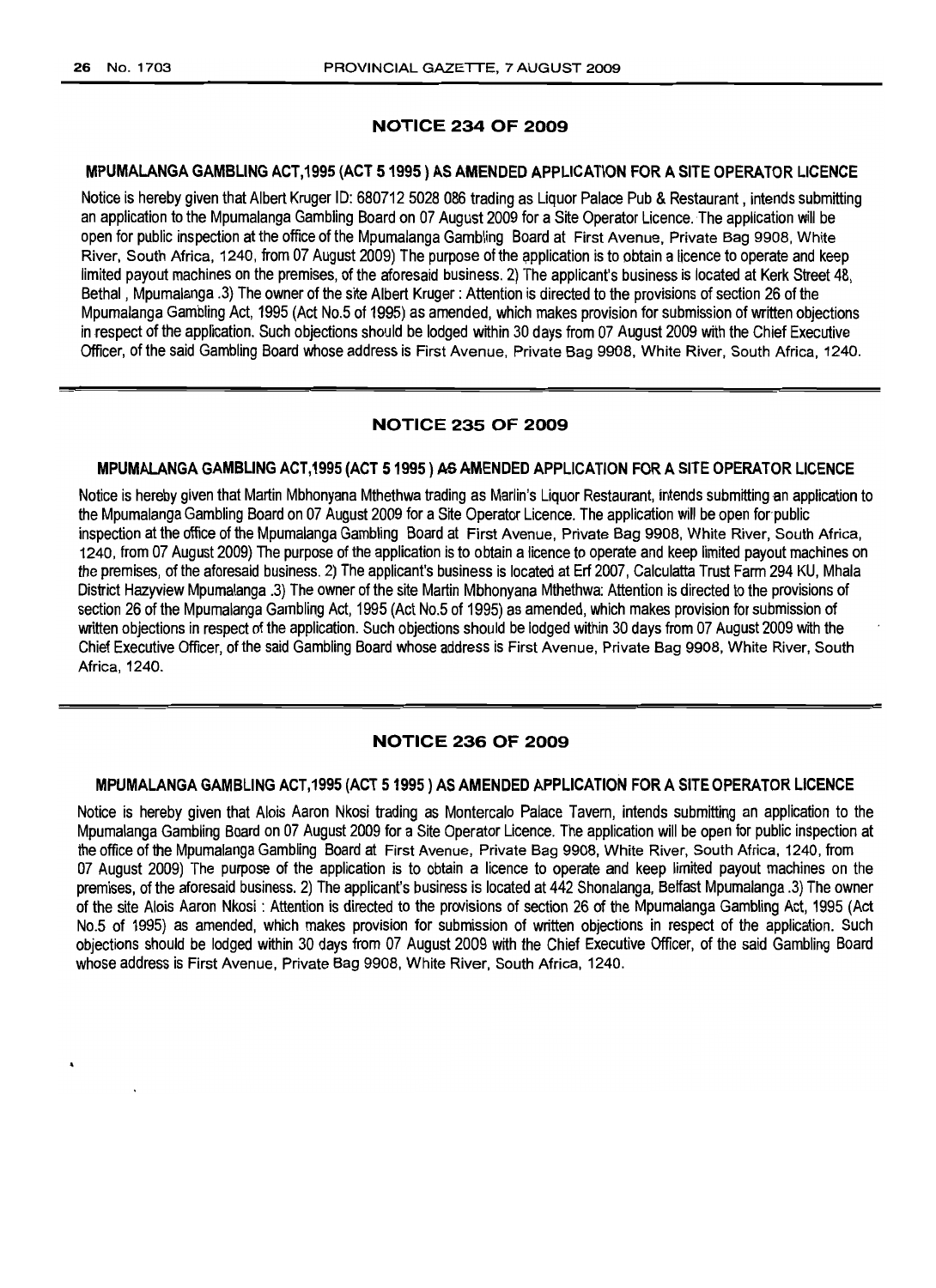# NOTICE 237 OF 2009

# MPUMALANGA GAMBLING ACT,1995 (ACT 51995) ASAMENDED APPLICATION FOR ASITE OPERATOR LICENCE

Notice is hereby given that Joseph Githinji Kamau trading as Joey's Place, intends submitting an application to the Mpumalanga Gambling Board on 07 August 2009 for a Site Operator Licence. The application will be open for public inspection at the office of the Mpumalanga Gambling Board at First Avenue. Private Bag 9908, White River, South Africa, 1240, from 07 August 2009) The purpose of the application is to obtain a licence to operate and keep limited payout machines on the premises, of the aforesaid business. 2) The applicant's business is located at Shop 8, Downtown Plaza, Theo Kleynhans St White River Mpumalanga .3) The owner of the site Joseph Githinji Kamau:Atlention is directed to the provisions of section 26 of the Mpumalanga Gambling Act, 1995 (Act No.5 of 1995) as amended, which makes provision for submission of written objections in respect of the application. Such objections should be lodged within 30 days from 07 August 2009 with the Chief Executive Officer, of the said Gambling Board whose address is First Avenue, Private Bag 9908, White River, South Africa, 1240.

# NOTICE 238 OF 2009

# MPUMALANGA GAMBLING ACT,1995 (ACT 51995) ASAMENDED APPLICATION FOR A SITE OPERATOR LICENCE

Notice is hereby given that Moses Mavela Makhubu trading as Disco Restaurant, intends submitting an application to the Mpumalanga Gambling Board on 07 August 2009 for a Site Operator Licence. The application will be open for public inspection at the office of the Mpumalanga Gambling Board at First Avenue, Private Bag 9908, White River, South Africa, 1240, from 07 August 2009) The purpose of the application is to obtain a licence to operate and keep limited payout machines on the premises, of the aforesaid business. 2) The applicant's business is located at Stand 723, 724, 728,749, Elukwatiini Mpumalanga .3) The owner of the site Moses Mavela Makhubu : Attention is directed to the provisions of section 26 of the Mpumalanga Gambling Act, 1995 (Act No.5 of 1995) as amended, which makes provision for submission of written objections in respect of the application. Such objections should be lodged within 30 days from 07 August 2009 with the Chief Executive Officer, of the said Gambling Board whose address is First Avenue, Private Bag 9908, White River, South Africa, 1240

# NOTICE 239 OF 2009

#### MPUMALANGA GAMBLING ACT,1995 (ACT 5 1995 ) ASAMENDED APPLICATION FOR A SITE OPERATOR LICENCE

Notice is hereby given that Bruce Robertson Pattullo trading as Rose & Thistle Pub, intends submitting an application to the Mpumalanga Gambling Board on 07 August 2009 for a Site Operator Licence. The application will be open for public inspection at the office of the Mpumalanga Gambling Board at First Avenue, Private Bag 9908, White River, South Africa. 1240, from 07 August 2009) The purpose of the application is to obtain a licence to operate and keep limited payout machines on the premises, ofthe aforesaid business. 2)The applicant's business is located at 15 Church Street, Standerton, Mpumalanga .3)The owner of the site Bruce Robertson Pattullo: Attention is directed to the provisions of section 26 of the Mpumalanga Gambling Act, 1995 (Act No.5 of 1995) as amended, which makes provision for submission of written objections in respect of the application. Such objections should be lodged within 30 days from 07 August 2009 with the Chief Executive Officer, of the said Gambling Board whose address is First Avenue, Private Bag 9908, White River, South Africa, 1240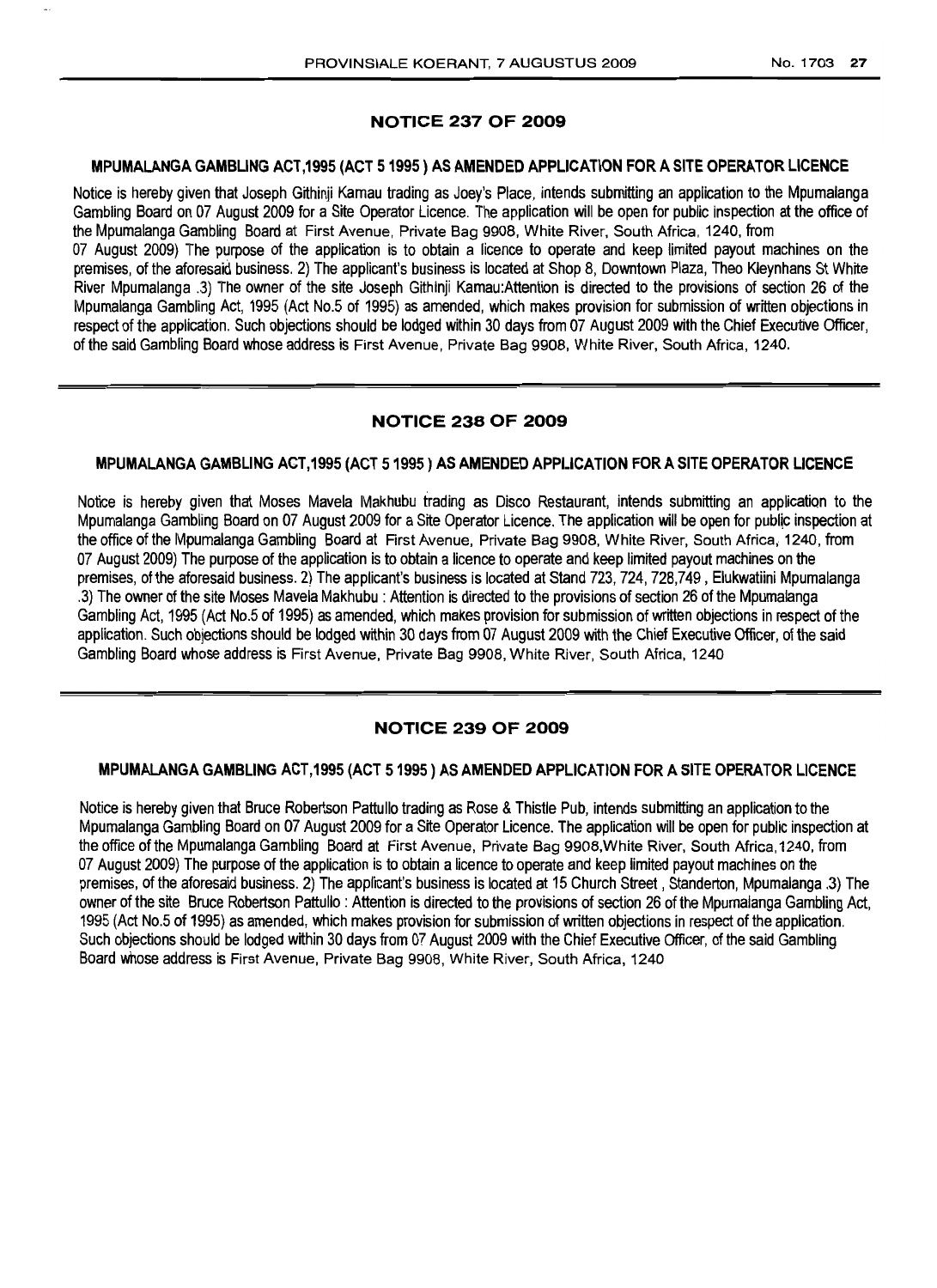# NOTICE 240 OF 2009

#### MPLIMALANGA GAMBLING ACT,1995 (ACT 51995) ASAMENDED APPLICATION FOR A SITE OPERATOR LICENCE

Notice is hereby given that Knipschilds Arbeidsmakelaars C.C Trading as Die Wit Swaan intends submitting an application to the Mpumalanga Gambling Board on 07 August 2009 fora Site Operator Licence. The application will be open forpublic inspection at the office of the Mpumalanga Gambling Board at First Avenue, Private Bag 9908, White River, South Africa, 1240, from 07 August 2009) The purpose of the application is to obtain a licence to operate and keep limited payout machines on the. premises, of the aforesaid business. 2) The applicant's business is located at ERF 1288, Ext 5, Kilnlane, Sabie Mpumalanga .3) The owner of the site Pieter Erasmus Knipschild Attention is directed to the provisions of section 26 of the Mpumalanga Gambling Act. 1995 (Act No.5 of 1995) as amended, which makes provision for submission of written objections in respect of the application. Such objections should be lodged within 30 days from 07 August 2009 with the Chief Executive Officer, of the said Gambling Board whose address is First Avenue, Private Bag 9908, White River, South Africa, 1240

# NOTICE 241 OF 2009

#### MPUMALANGA GAMBLING ACT,1995 (ACT 51995) AS AMENDED APPLICATION FOR A SITE OPERATOR LICENCE

Notice is hereby given that Elizabeth Fransina Joubert Trading as Shunters intends submitting an application to the Mpumalanga Gambling Board on 07 August 2009 for a Site Operator Licence. The application will be open for public inspection at the office of theMpumalanga Gambling Board at First Avenue, Private Bag 9908,White River, South Africa, 1240, from 07 August 2009) The purpose of the application is to obtain a licence to operate and keep limited payout machines on the premises, of the aforesaid business. 2) The applicant's business is located at Portion 52 of Portion 48 of farm komatipoort, Komatipoort, Mpumalanga .3) The owner of the site Elizabeth Fransina Joubert Attention is directed to the provisions of section 26 of the Mpumalanga Gambling Act, 1995 (Act No.5 of 1995) as amended, which makes provision for submission of written objections inrespect ofthe application. Such objections should be lodged within 30 days from 07 August 2009 with the Chief Executive Officer, of the said Gambling Board whose address is First Avenue, Private Bag 9908, White River, South Africa, 1240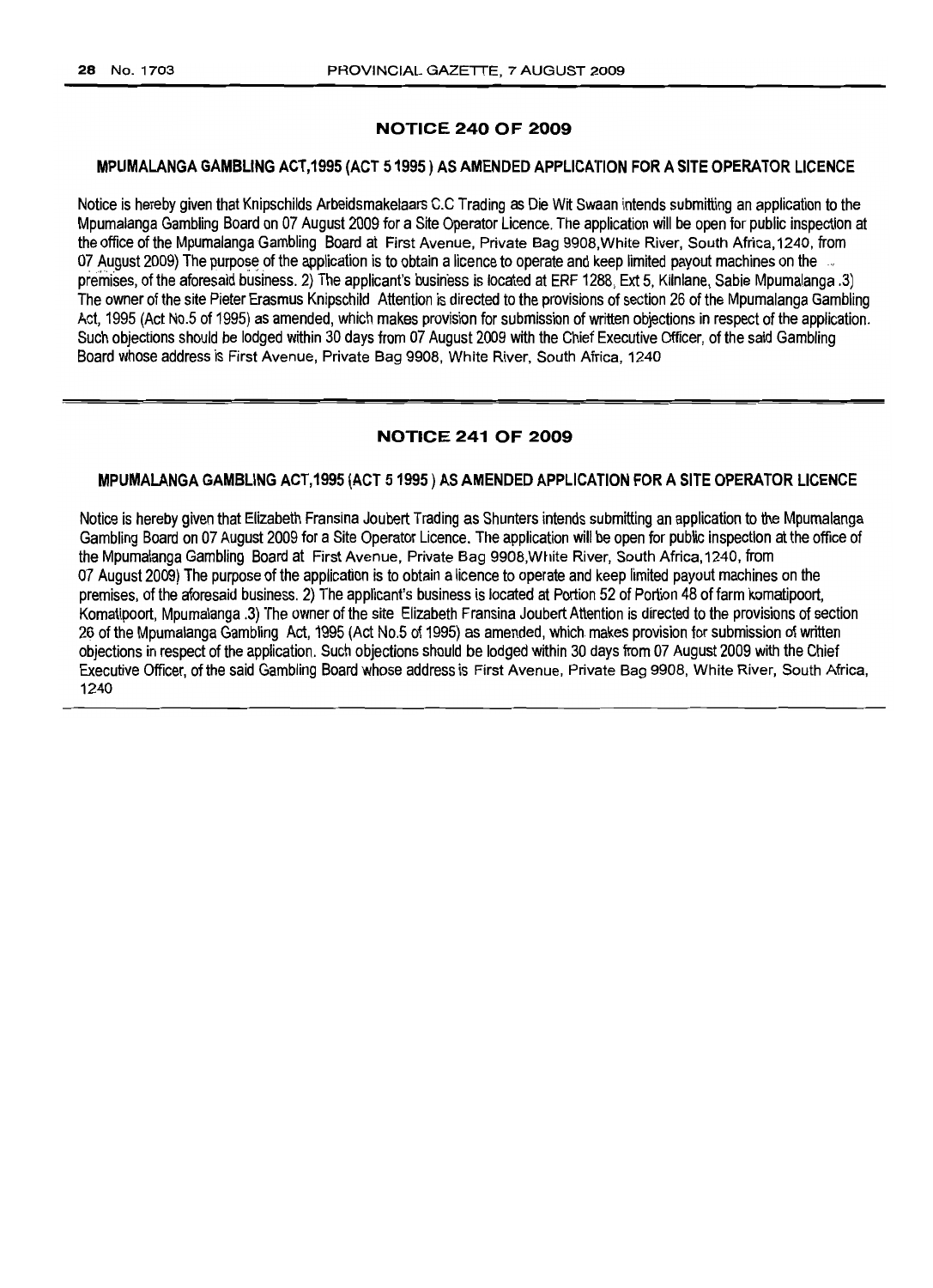# NOTICE 242 OF 2009

# NOTICE OF LAND DEVELOPMENT APPLICATION

(Regulation 21 (10) of the Development Facilitation Regulations in terms of the Development Facilitation Act, 1995)

Shallcross Farm (Pty) Ltd herein represented by Navarre de Villiers, have lodged an application in terms of the Development Facilitation Act, 1995 (Act 67 of 1995) for the establishment of a Land Development Area on The Remaining Extent of the farm Sterkstroom 118 Registration Division JT Mpumalanga and Remaining Extent of Portion 1 of the farm Sterkstroom 118 Registration Division JT Mpumalanga.

The application includes the following:

- The consolidation of the aforementioned properties.
- The subdivision of the consolidated property into 56 sub-divisions measuring approximately 1 hectare each a portion measuring approximately 23 hectares and a Remaining Portion of approximately 3270 hectares.
- The removal of certain conditions and servitudes from the relevant Title Deeds.
- The suspension of the application of the laws appertaining to the subdivision of land (Act 70 of 1970).
- The suspension of any provisions of the Municipal Systems Act and/or the amendment of the Spatial Development Framework of Mbombela.

The relevant plan(s), document(s), and information are available for inspection at the office of the Designated Officer, Mpumalanga Development Tribunal, Simunye Building, (corner De Waal & Anderson Streets), Nelspruit, for a period of 21 days from  $31<sup>st</sup>$  July 2009.

The application will be considered at a Tribunal Hearing to be held at Bambi Country Lodge on the  $15^{th}$ October 2009 at 09HOO and the pre-hearing conference will be held at 18 Jones Street, Nelspruit on the  $1<sup>st</sup>$  October 2009 at 09H00.

Any person having an interest in the application should please note:

- 1 You may within a period of 21 days from the date of the first publication of this notice, provide the designated officer with your written objections or representations, or
- 2. If your comments constitute an objection to any aspect of the land development application, you rnav, but are not obliged to appear in person or through a representative before the Tribunal on the dates mention above.

Any written objection or representation must be delivered to the Designated Officer, Ms Refilwe Motaung, Mpumalanga Development Tribunal, 50 Murray Street, Nelspruit, or Private Bag X11219, Nelspruit, 1200, quoting Reference Number MDTD8/12/D8/01/SHALL CROSS NATURE RESERVE You may contact the Designated Officer if you have any enquiries on telephone (013) 7666314 & Fax 013 7668247.

Land Development Applicant:

Navarre de Villiers POBox 10007, Nelspruit 1200 Cell: 083 6264702; email: navarre@naturenet.co.za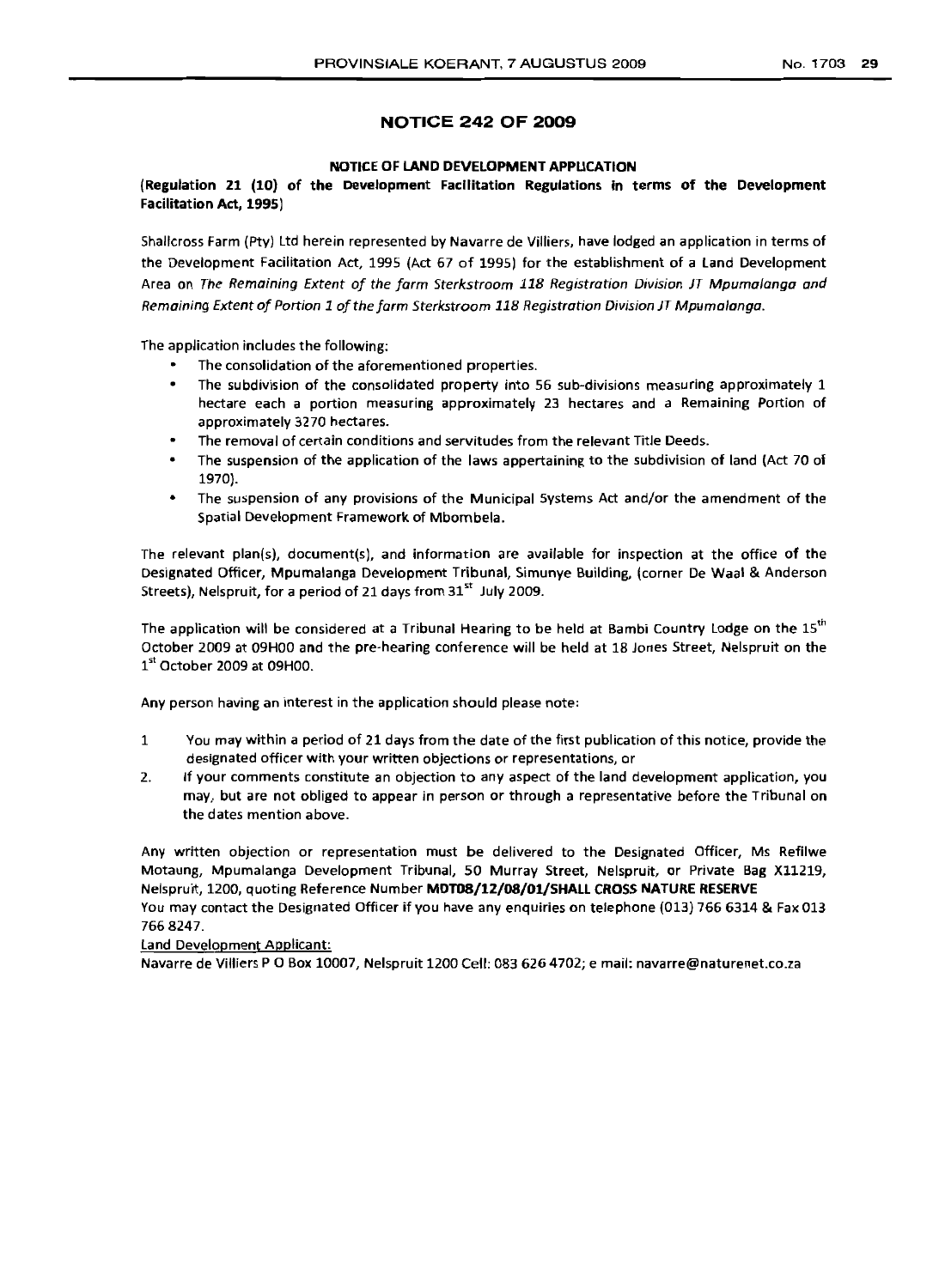# **NOTICE 242 OF 2009**

# **SATISO SESICELO SEKUTFUTFUKISWA KWENDZAWO [Regulation 21(10) we Development Facilitation Regulations in terms of the DFA, 1995]**

i-Shallcross Farm (Pty) Ltd lemelwe u-Navarre de Villiers, bafake sicelo ngekweMtsetfo sisekelo lobukene netekutfutfukisa -Development Facilitation Act, 1995 (Act 67 of 1995) sekutfutfukiswa kwendzawo kulencenye lesele yelipulazi i-Sterkstroom 118 JT eMpumalanga nencenye lesele yencenye 1 yelipulazi Sterkstroom 118 JT eMpumalanga.

Lesicelo sifaka ekhatsi lekulandzelako:

- $\bullet$ Lokuhlanganiswa kwalomhlaba lokhulunywa ngawo ngetulu;
- Lokusikwa kwalomhlaba lohlanganisiwe kube tincenye letingu 56 letilinganiswa nensimu leyodvwa ngayinye, nencenye lesele lelinganiswa netinsimu letingu 3300.
- Lokukhishwa kwetimotsite netimvume tekusebentisa kwemhlaba kule-tayitela lefanele.
- Lokulengiswa kwemibandzela kwemtsetfo lemayelana nekusikwa kwemhlaba (Act 70 of 1970).
- Lokulengiswa kwanobe ngitiphi temfuno te-Municipal Systems Act ne/nobe kuguqulwa kwe Spatial Development Framework ye Mbombela.

Lokuphatselene nemidvwebo yekwakha, mibhalo lesemtsetfweni nemininingwane kuyatfolakala eHhovisi leSikhulu lesigcotshiwe, Mpumalanga Development Tribunal, 50 Murray Street, eNaspoti, sikhatsi lesilinganiselwa .emalangeni langemashumi lamabili nakunye (21) kusukela ngamhlaka 31 July 2009.

Sicelo sitawucubungulwa kuTribunal Hearing letawubanjelwa kuBambi Country Lodge ngamhlaka 15 October 2009 nga 09hOO, Kulalelwa phambilini kwalesicelo kutawubanjelwa ku18 Jones Street, eNaspoti ngamhlaka 1 October 2009, nga 09hOO.

Noma ngubani lonenshisekelo ngalesicelo kumele ati loku lokulandzelako:

1. Uvumelekile kungakapheli emalanga langemashumi lamabili nakunye (21) kusukela ekuphumeni kwalesicelo, kuniketa SiKhulu LesiGcotshiwe lokubhaliwe macondzana nekuphikisana nobe mibono, nobe

2.Uma umbono wakho unekuphikisana naloko lokuhlongotwako mayelana nekutfutfukisa kwalomhlaba ungavela, keja akudzingeki kutsi uvele wena matfupha nobe loyo lokumele ku Tribunal kulamalanga langetulu labekiwe.

Noma yini lebhaliwe lephikisana nobe lephawula ngalokulokuhlongotwako ingatfunyelwa kuSiKhulu lesiGcotshiwe, Ms Refilwe Motuang, Mpumalaga Development Tribunal, 50 Murray Street, eNaspoti, nobe kuPrivate Bag X11219, Nelspruit, 1200, uphinze lenombolo lenikiwe **MDT 08/12/08/01/ST SHALLCROSS NATURE RESERVE.** Ungatsintzana neSikhulu lesiGcotshiwe uma unemibuto kulicingo (013) 766 6314. Fax013 766 8247

Lofake Sicelo Sekutfutfukisa Navarre de Villiers P. 0 Box 10007, Nelspruit 1200 Cell: 083 626 4702 E-mail: navarre@naturenet.co.za